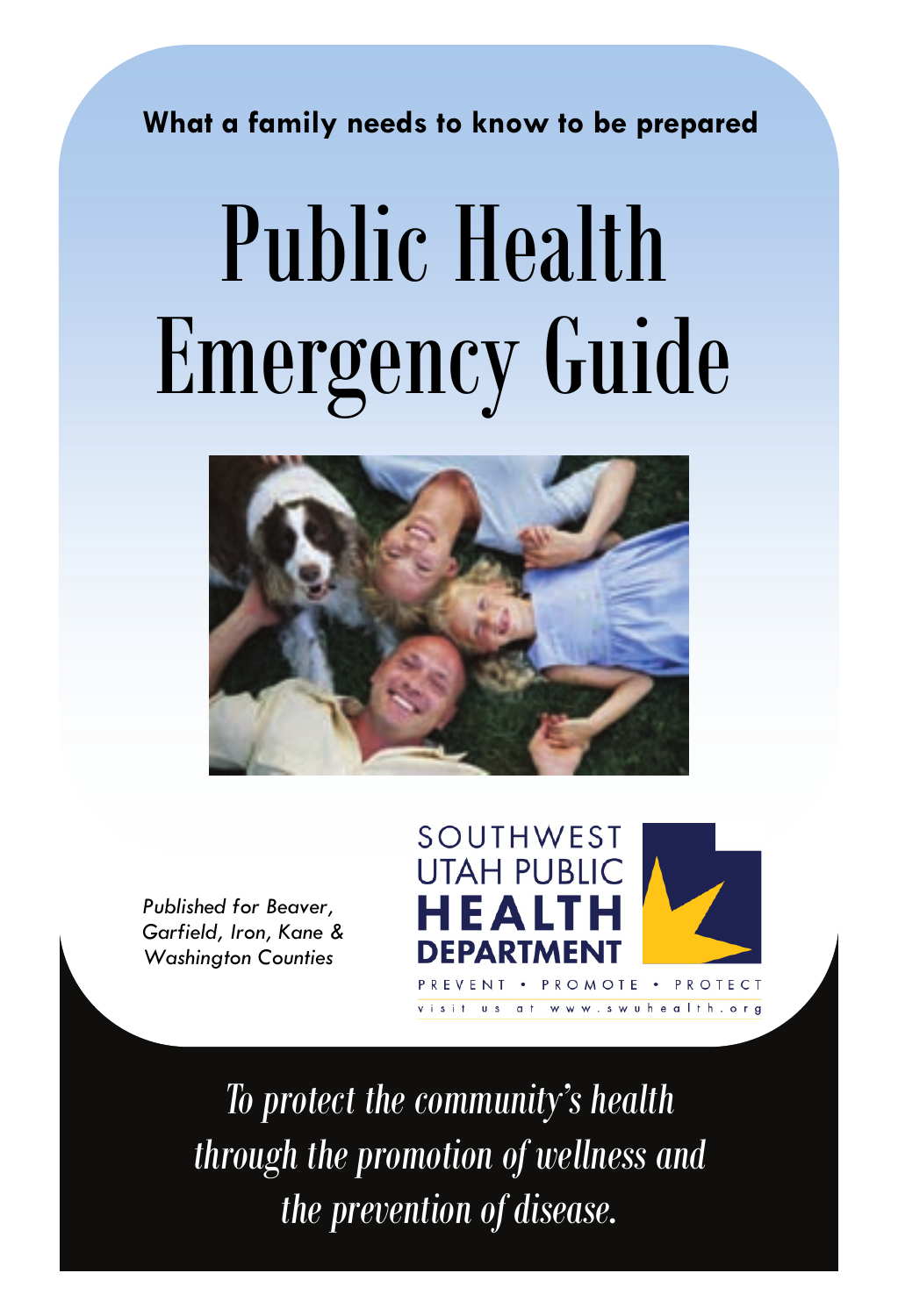#### Dear Community Member,

One of the key pieces of the Southwest Utah Public Health Department's mission is the protection of the health and well-being of each individual citizen in our community. A large part of this is being prepared as individuals, families, neighbors and friends for any public health emergency.

For this reason, the Southwest Utah Public Health Department has prepared a simple home guide for possible public health emergencies.

We encourage you as individuals, families and groups to go through this guide and understand its contents. Our hope is that everyone in the community will feel confident and informed in their preparedness efforts.

We wish you all a healthy, safe and prosperous future.

David W. Blodgett, M.D., M.P.H. Director/Health Officer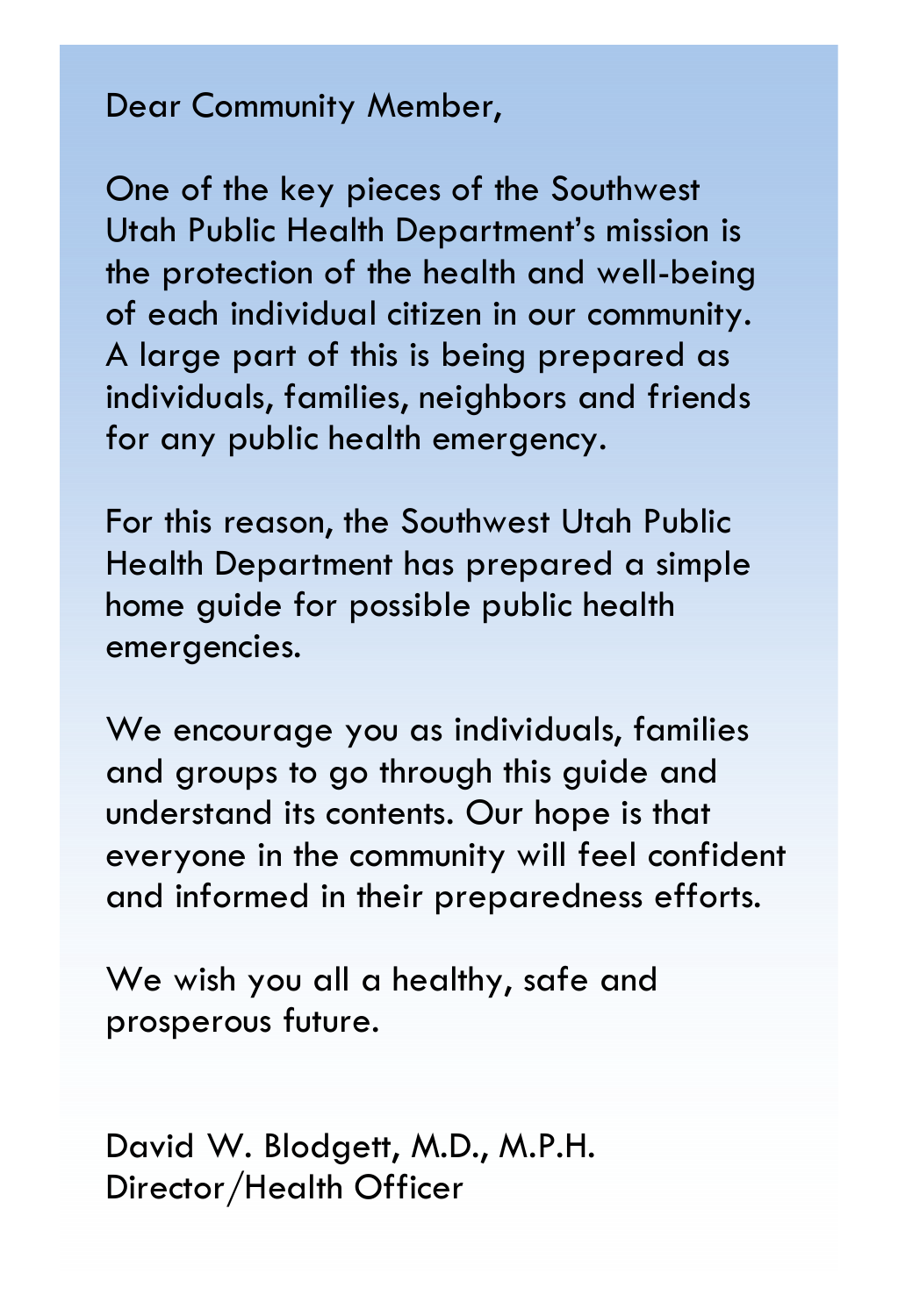# Table of Contents

| Disease                               |  |
|---------------------------------------|--|
| Animal Bites & Bat Exposures  Page 2  |  |
|                                       |  |
|                                       |  |
|                                       |  |
|                                       |  |
|                                       |  |
|                                       |  |
|                                       |  |
| <b>Additional Information</b>         |  |
|                                       |  |
|                                       |  |
| Emergency Toilets & Disposal Page 12  |  |
|                                       |  |
|                                       |  |
|                                       |  |
|                                       |  |
| Shelter in Place or Evacuate  Page 17 |  |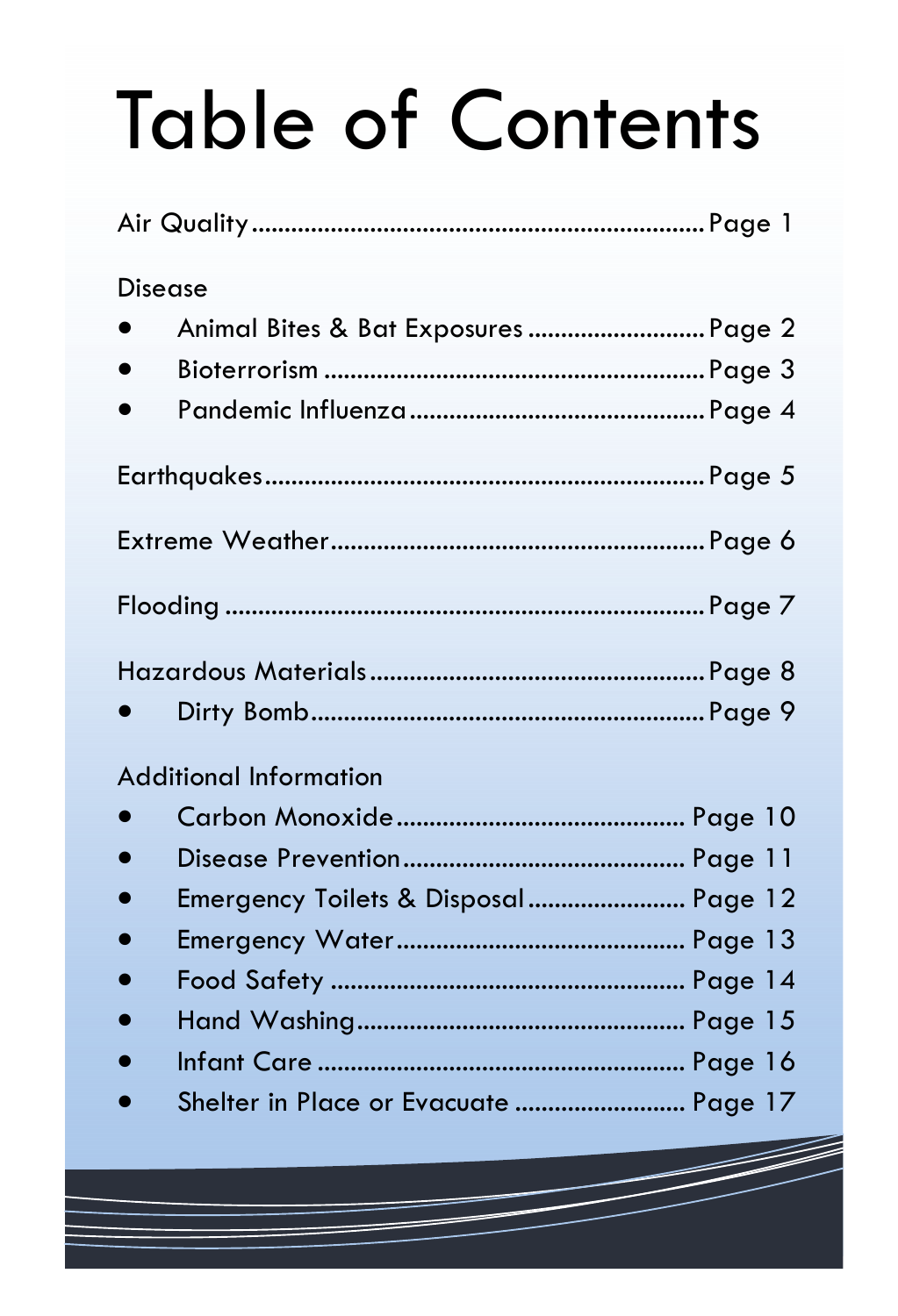# **AIR QUALITY**



*Poor air quality can affect sensitive individuals.* 

#### Before An Emergency

*To protect yourself, consider these steps:* 

- Know the current air quality conditions by visiting www.airquality.utah.gov
- Have appropriate medication on hand to treat symptoms caused by poor air quality.

*Those with diabetes, heart disease, lung problems, older adults and children are more likely to be harmed by unhealthy air.*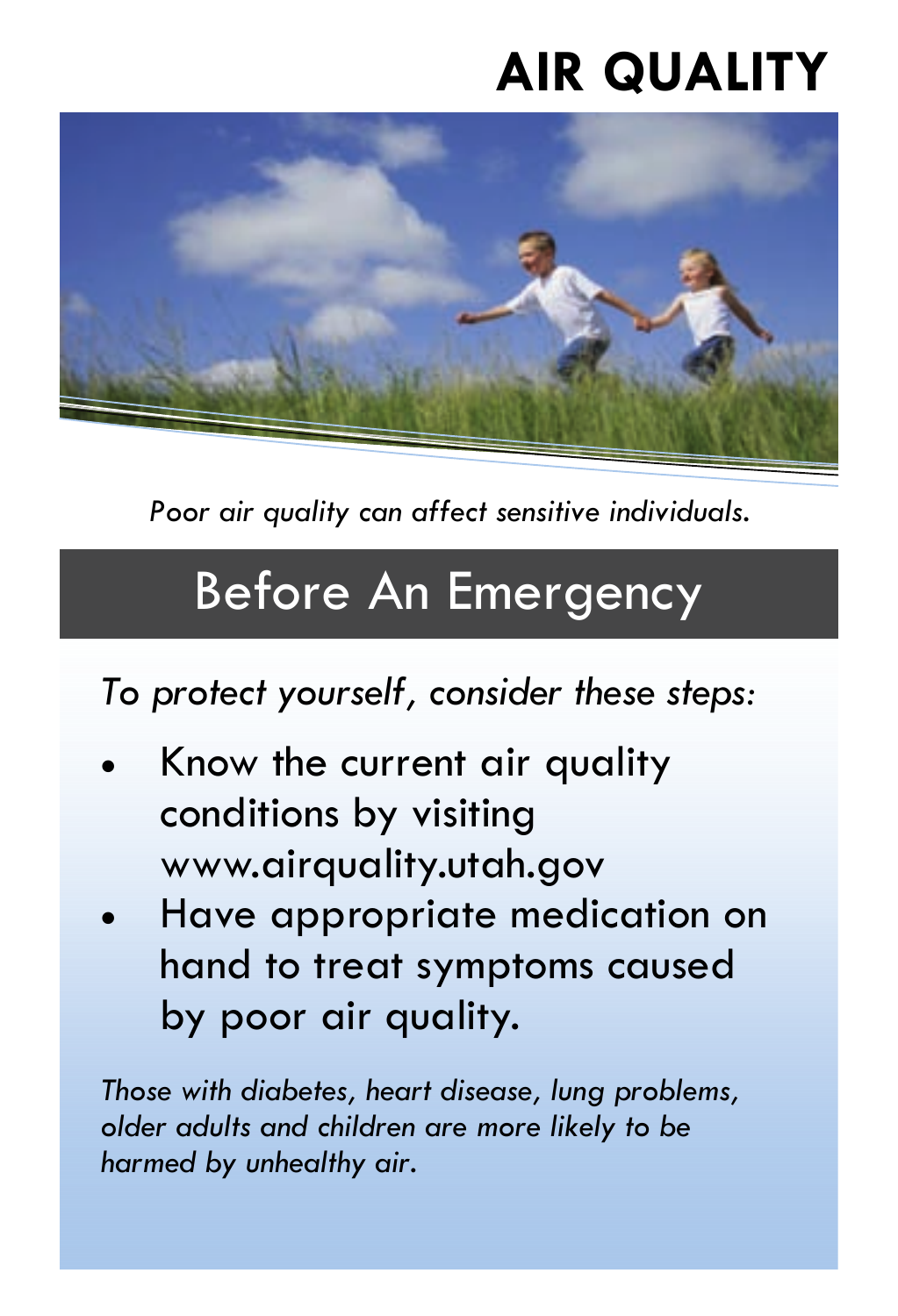#### During Poor Air Quality Conditions

- Reduce time spent outdoors doing activities that make you breathe harder than normal.
- Sensitive individuals, children, older adults and those with heart disease, lung condition or diabetes, should avoid heavy exertion outdoors on "Red Air" days.
- Reduce driving.
- Seek medical attention if breathing problems or chest pain occur.

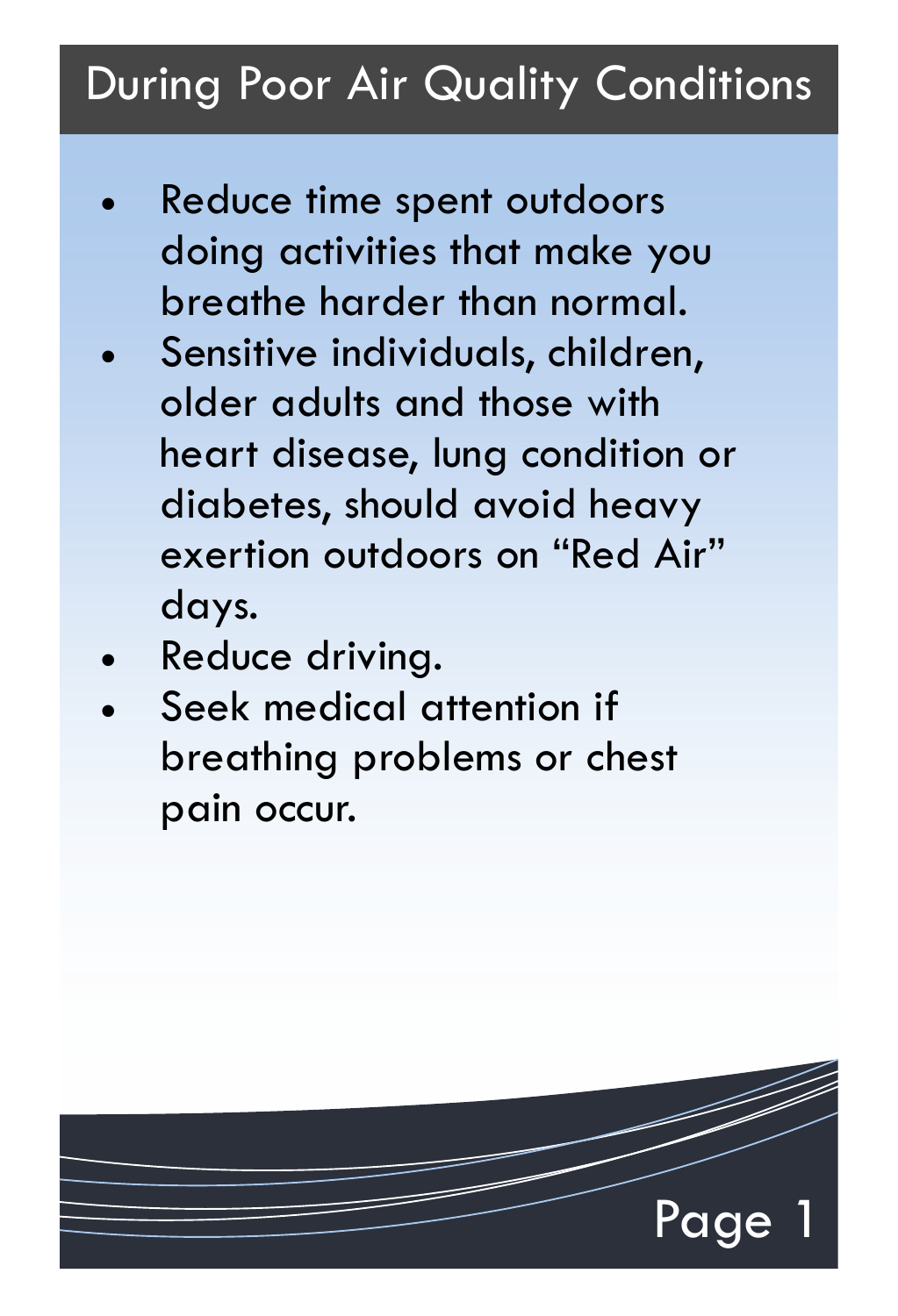## **ANIMAL BITES/BAT EXPOSURES**



Before An Emergency

- Keep vaccinations for you and your pets current.
- x Keep your pets from roaming and report stray animals to Animal Control through law enforcement.
- Stay away from animals that are sick, unfamiliar or acting strangely.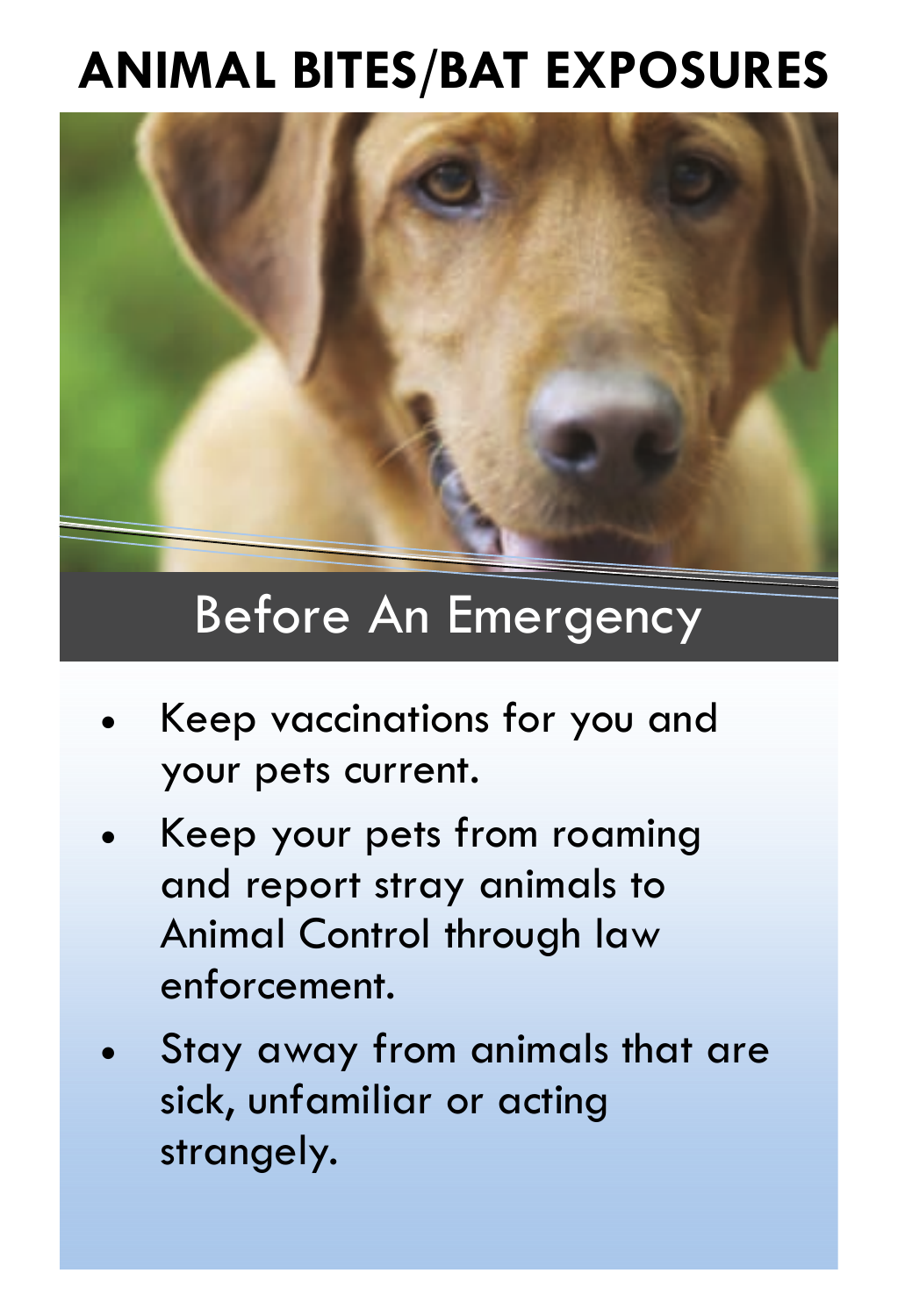- Do not touch or handle any wild animals including raccoons, skunks and bats.
- x Maintain window screens on windows and seal off openings where bats might enter your home.

#### If you are bitten or find a bat

- Treat the wound and call your doctor right away.
- Contact animal control for assistance in capturing the animal.
- If you find a bat in your home, contact animal control to capture it.
- x Contact the Southwest Utah Public Health Department and report the animal bite or bat exposure at 435-986-2594.

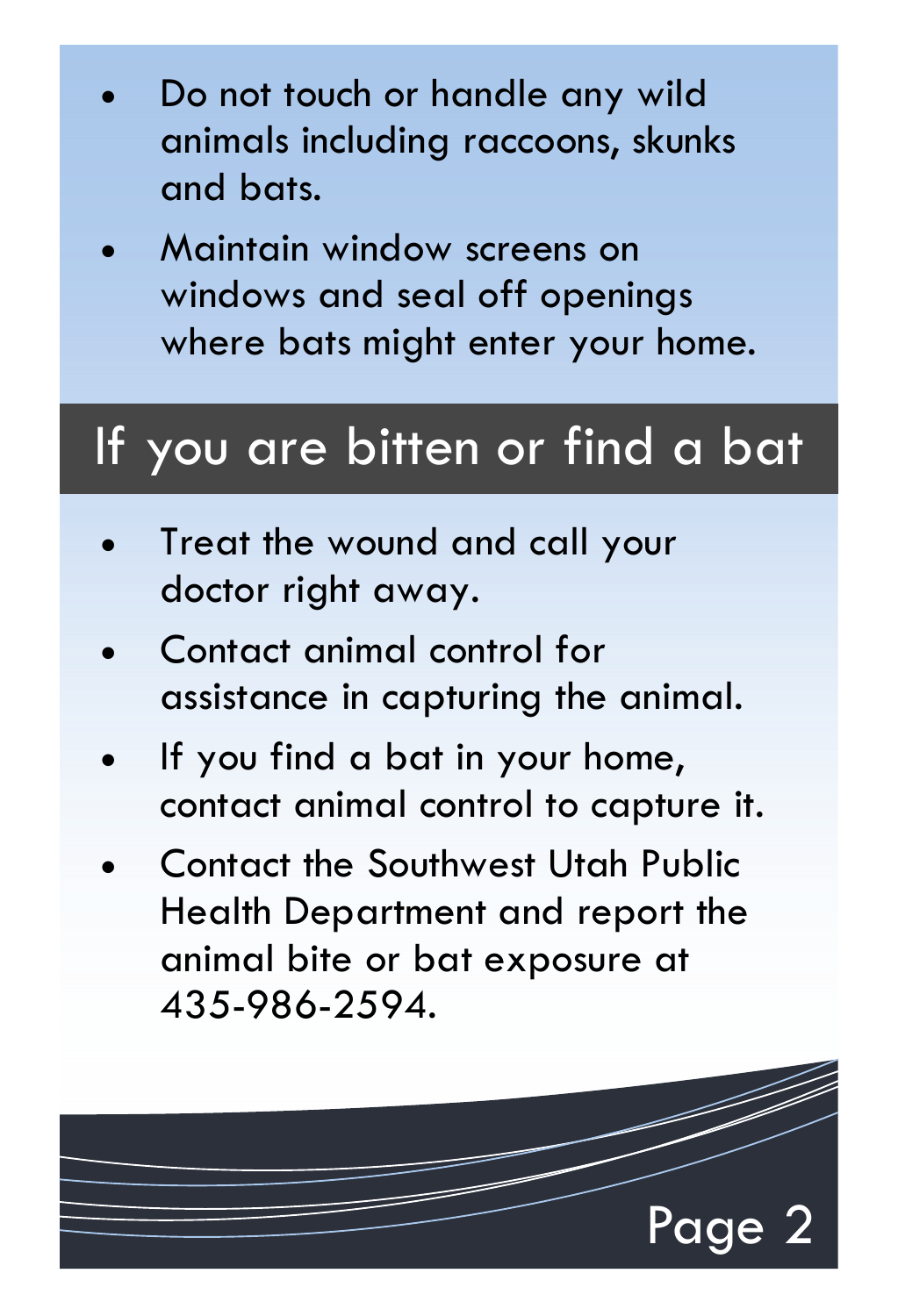## **BIOTERRORISM**



#### Before An Emergency

*Bioterrorism is the deliberate release of viruses, bacteria or other germs used to cause illness or death by those who want to further their own beliefs. Biological agents can be spread by air, water or in food. They can be extremely difficult to detect and may not cause illness for several hours to several days. Protect yourself by:* 

- Using good health practices and keeping your family's vaccinations current.
- x Know how to evacuate your home or shelter in an emergency.
- Be prepared for emergencies in general - have a family communication plan, a 72-hour kit and an emergency AM/FM radio.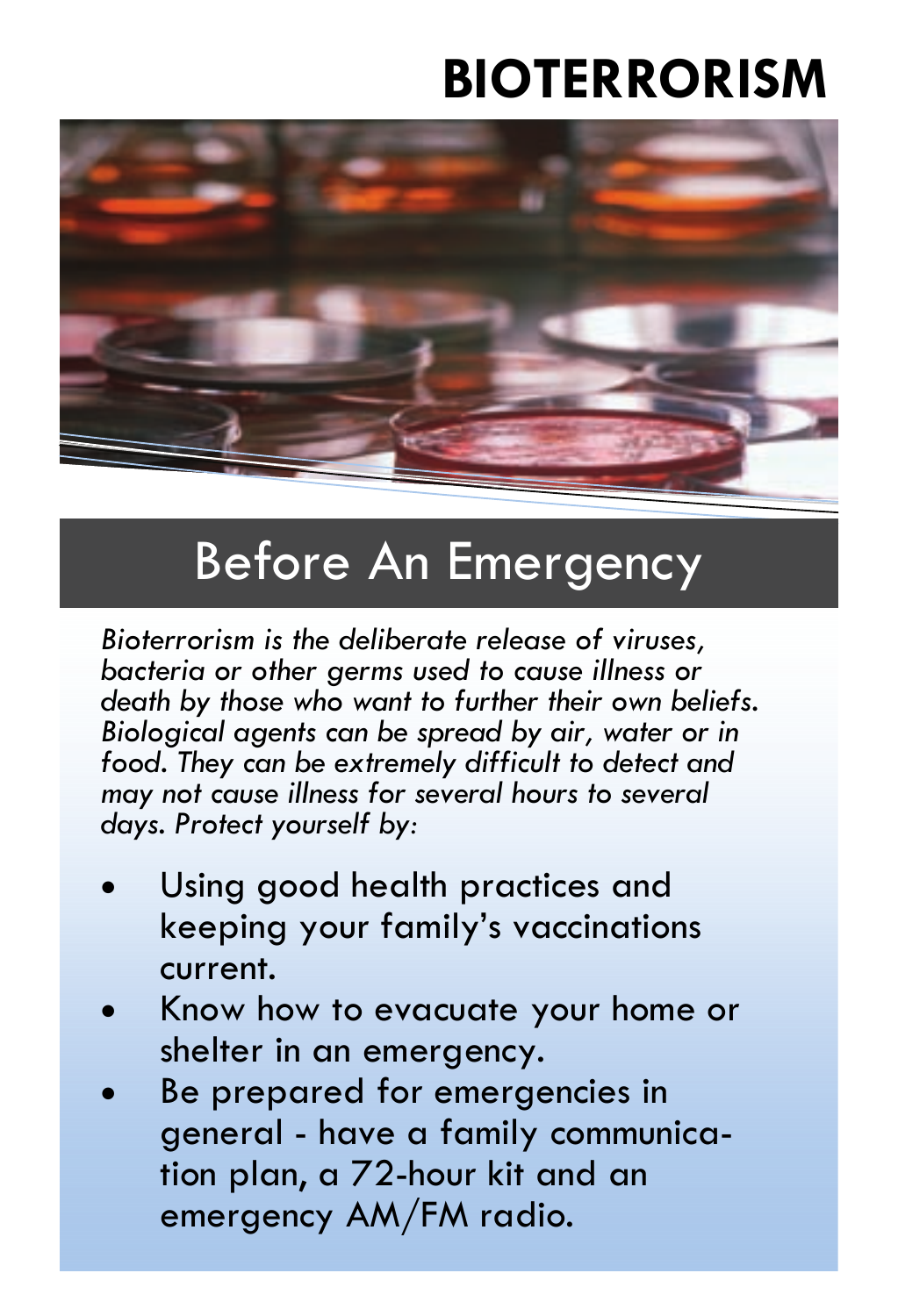### During an Emergency

- x Report unusual activity to the proper authorities (suspicious activity, or unusual plant or animal death).
- Wash your hands.
- Do not go to the hospital unless you are sick or injured.

#### After a Bioterrorism Emergency

- 1. Listen to the media for updates.
- 2. Seek medical attention only if you are sick.
- 3. If medication is available to prevent illness, you will be given information as to how to get it for you and your family.



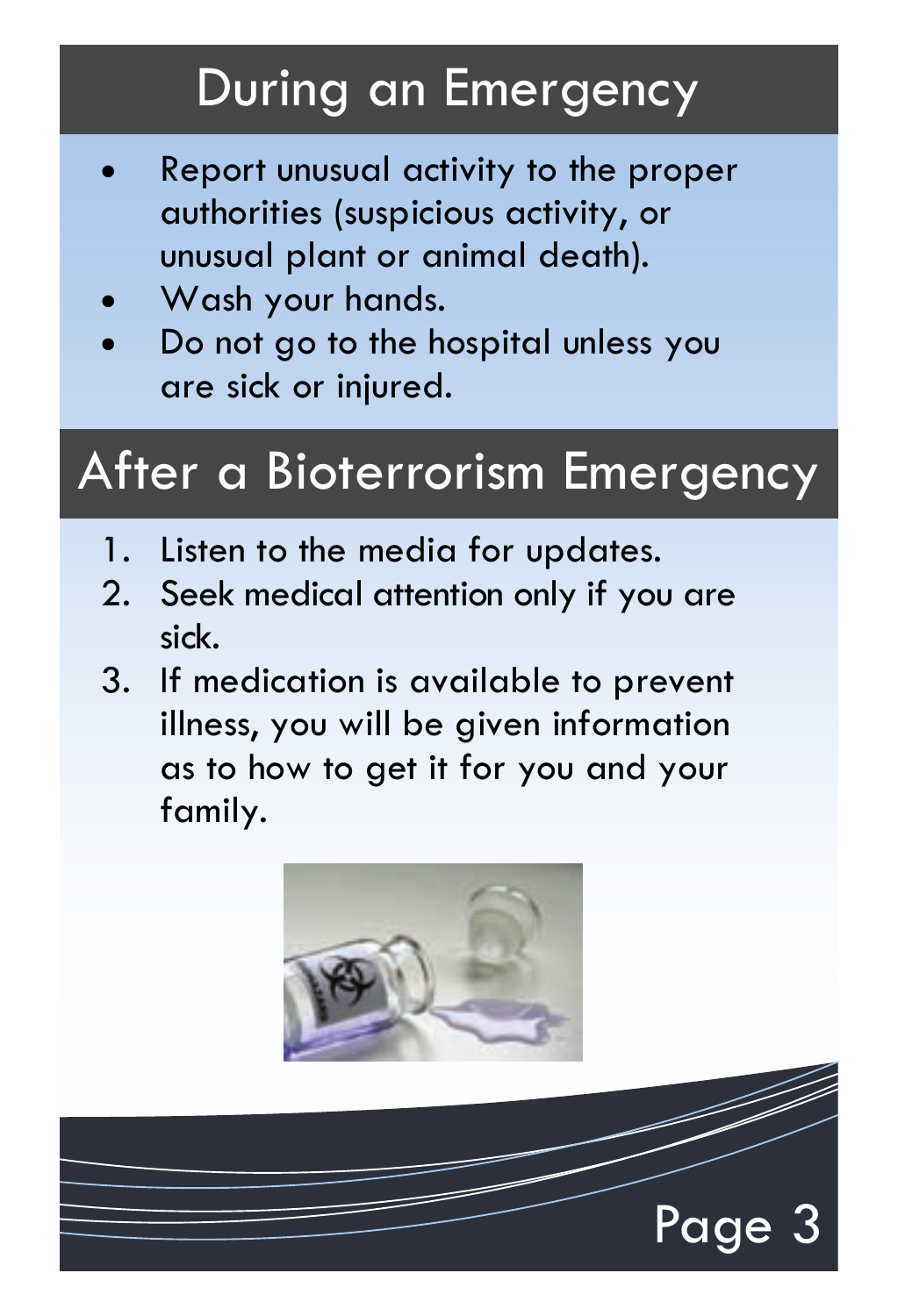## **PANDEMIC INFLUENZA**



#### Before An Emergency

*Pandemic Influenza is a new strain of influenza that spreads throughout the world. Humans will have no immunity, and vaccines may not be available. To protect yourself, follow these steps:* 

- Get informed. Visit these websites: www.pandemicflu.gov and www.swuhealth.org
- Learn the basics for taking care of a sick family member.
- Plan for an extended stay at home (i.e. 2 weeks). Store extra food, water, and medicines, such as pain relievers and fever reducers.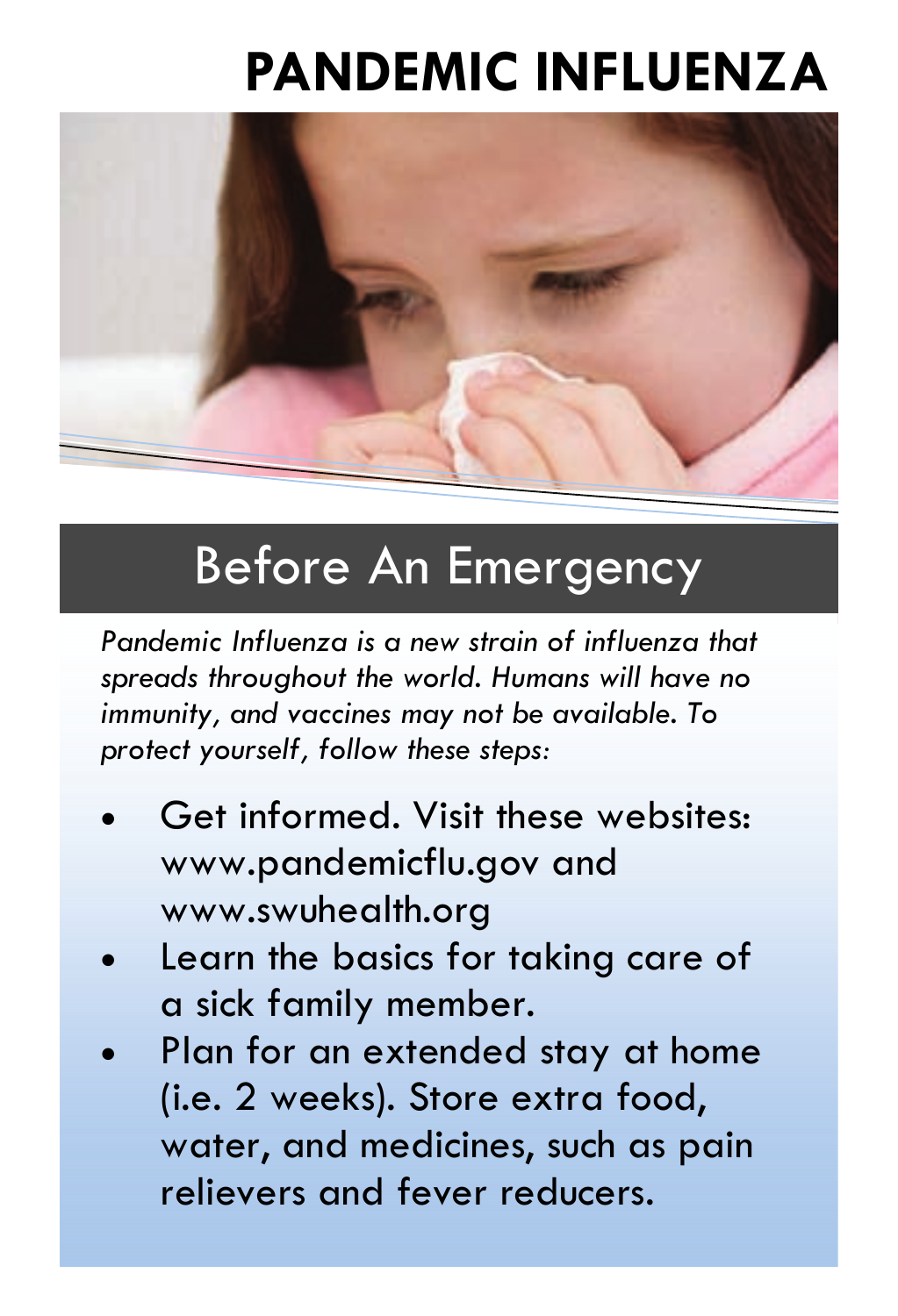## During an Influenza Outbreak

- Practice good hygiene. Cover your coughs and sneezes. Avoid touching eyes, nose or mouth. Wash your hands regularly.
- Avoid crowds. Stay at least 6 feet away from anyone who is ill.
- If you get sick, act responsibly to prevent the spread. Remain at home and stay at least 6 feet away from those who are well.
- Stay informed and support what is going on in the community. **Following health department recommendations will help lessen the spread of the disease.**

## After the Outbreak is Over

- Prepare for a second wave. Identify gaps in your initial preparation and make adjustments. Restock supplies.
- Find out what your local health department is asking community members to do. **Listen to the local radio and read local papers.**

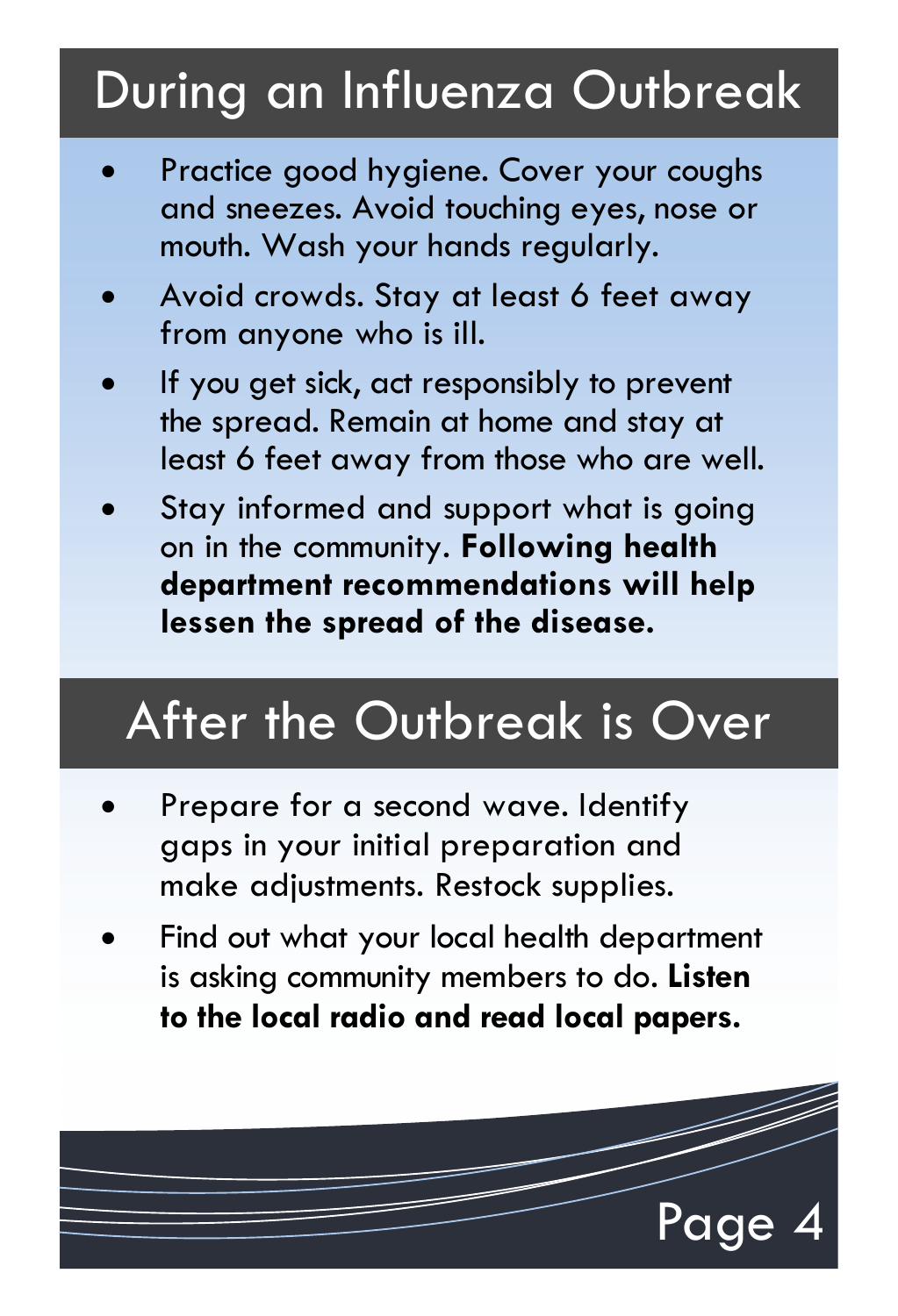# **EARTHQUAKES**



#### Before An Emergency

*Prevention of earthquakes is clearly impossible, but much can be done to prevent the consequences. Harm caused by collapse of structures and helping in the rescue and recovery efforts are a major cause of injury and death. To protect yourself, follow these steps:* 

- x Minimize potential hazards. Anchor items that may fall.
- Identify safe places indoors and outdoors to take cover.
- Properly store emergency water, food and non-cotton blankets.
- x Know how and when to shut off the gas to your home.
- x Visit www.questargas.com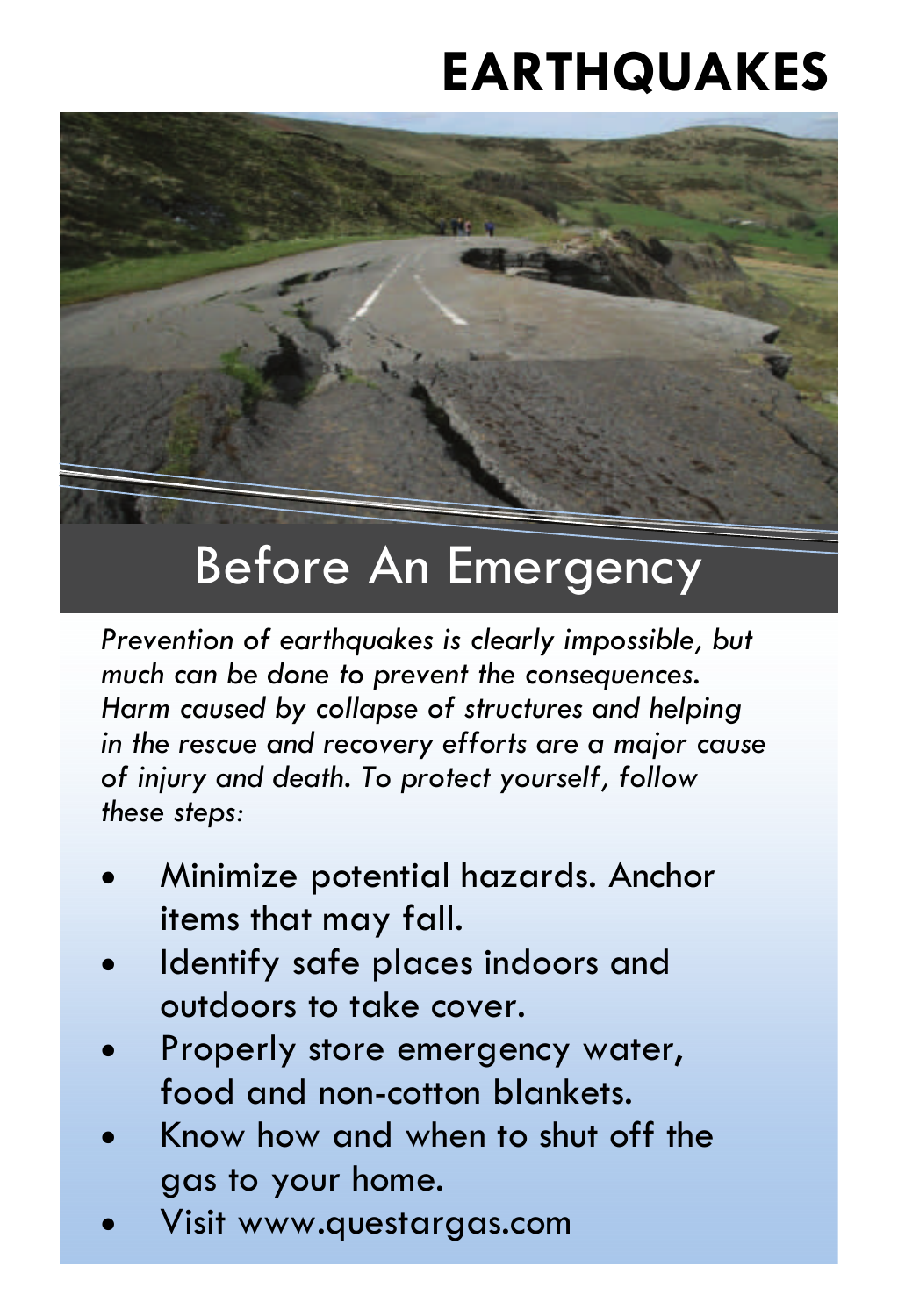#### During an Earthquake

Drop to the ground, take cover under a sturdy table or other piece of furniture and hold on until the shaking stops.

#### After the Earthquake

- x Check your immediate area for fires and gas leaks.
- Do not touch downed electrical lines or objects that are touching them.
- Locate and care for the injured.
- x Follow good sanitary practices *(see Disease Prevention section).*



*To minimize potential hazards before an earthquake, anchor items that may fall. These include items such as bookshelves, appliances, water heater, filing cabinets, etc.* 

Page 5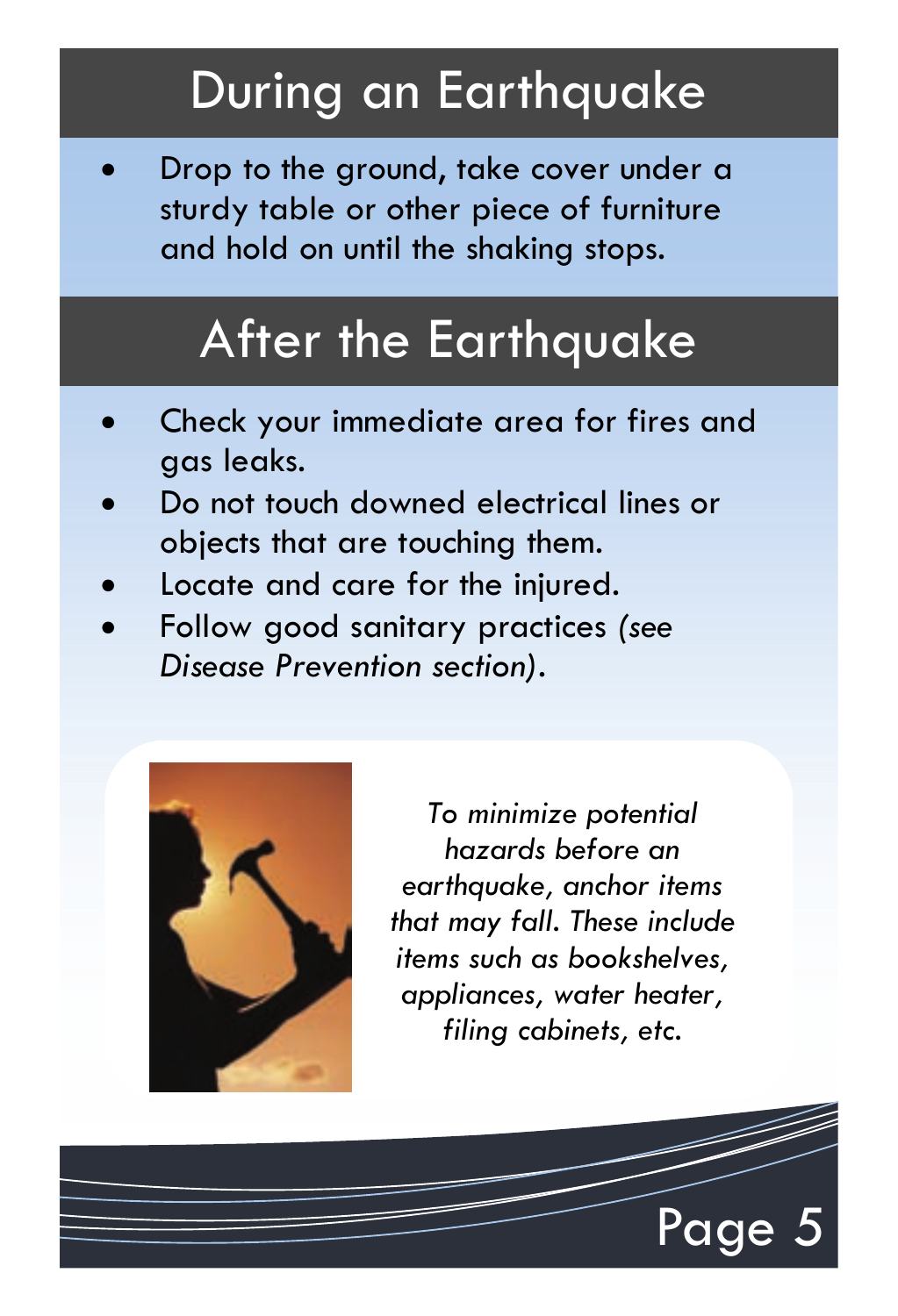# **EXTREME WEATHER**



*Extreme cold can lead to severe illness such as hypothermia. Air temperature and wind speed are two factors important in determining dangerous conditions. During extreme heat, physical exertion, inadequate drinking of water and no way to keep cool, may lead to heat-related illnesses such as hyperthermia and heat stroke. Untreated, both of these conditions can lead to death or serious injury.* 

## Before An Emergency

- Be aware of weather conditions.
- Be prepared with safe, alternate light, cooling and heat sources.
- x Know food safety fundamentals *(see Food Safety section).*
- Know the symptoms of heat and coldrelated illnesses and how to treat them.
- Young children and elderly are more susceptible to heat and cold-related illnesses.
- Store plenty of extra water.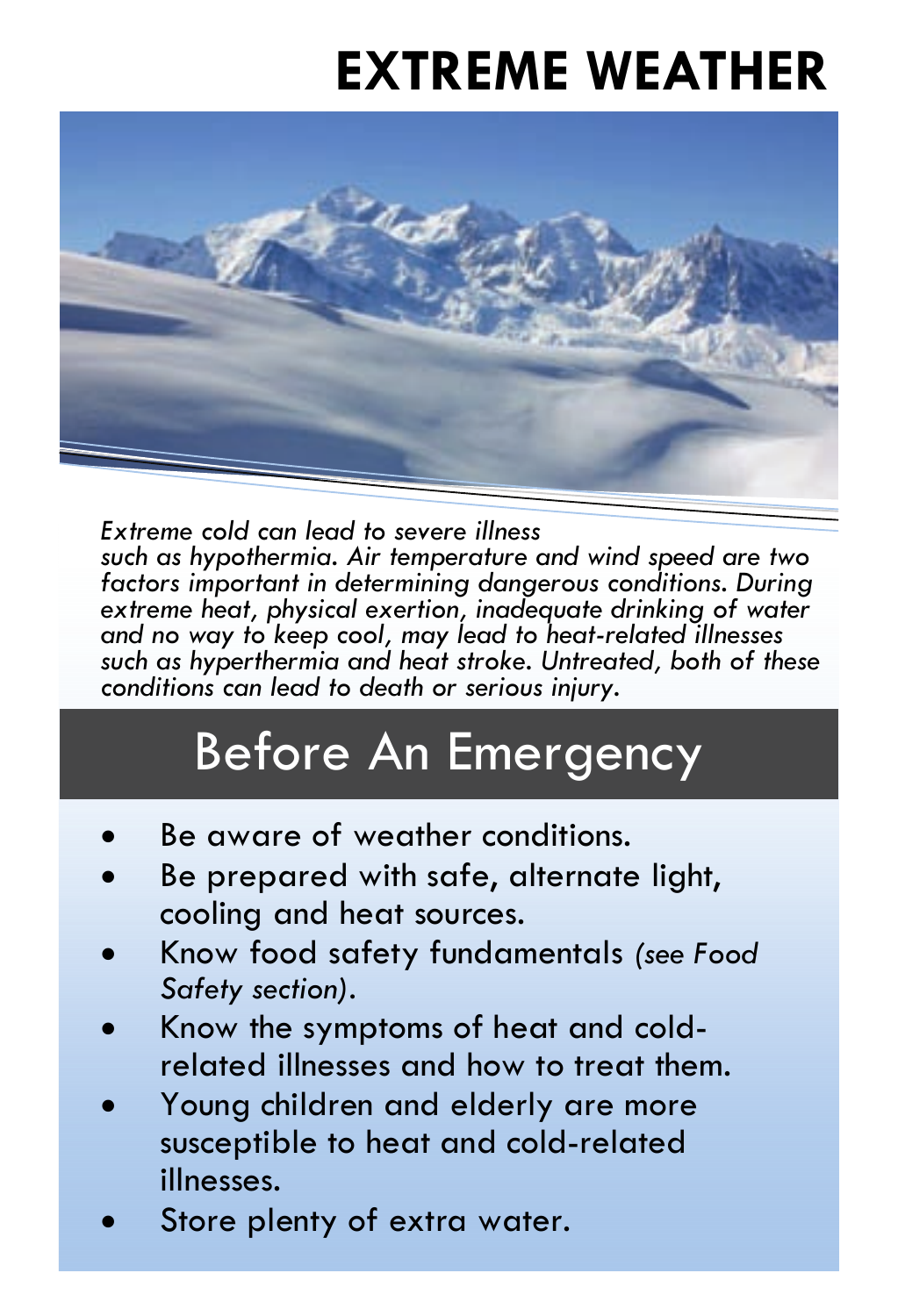## During Extreme Weather

- Store food at proper temperatures.
- Choose appropriate for the weather: *Heat*
	- Wear a hat and lightweight, light-colored, loose-fitting, cotton clothing.
	- x Increase fluid intake (16-32 ounces of cool fluids each hour). **Don't wait until you're thirsty to drink!**
	- Reduce activity in the heat.
	- Protect from sun burn. Wear SPF 15 or higher sunscreen.
	- Never leave children, elderly or pets alone in a vehicle.

*Cold*

- Safely maintain the temperature in your home. Avoid carbon monoxide poisoning, *(see Carbon Monoxide section).*
- Use non-cotton blankets and wear extra clothing.

## After An Emergency

- Check food for correct temperature.
- Take people who are overwhelmed by heat to their doctor or the hospital.

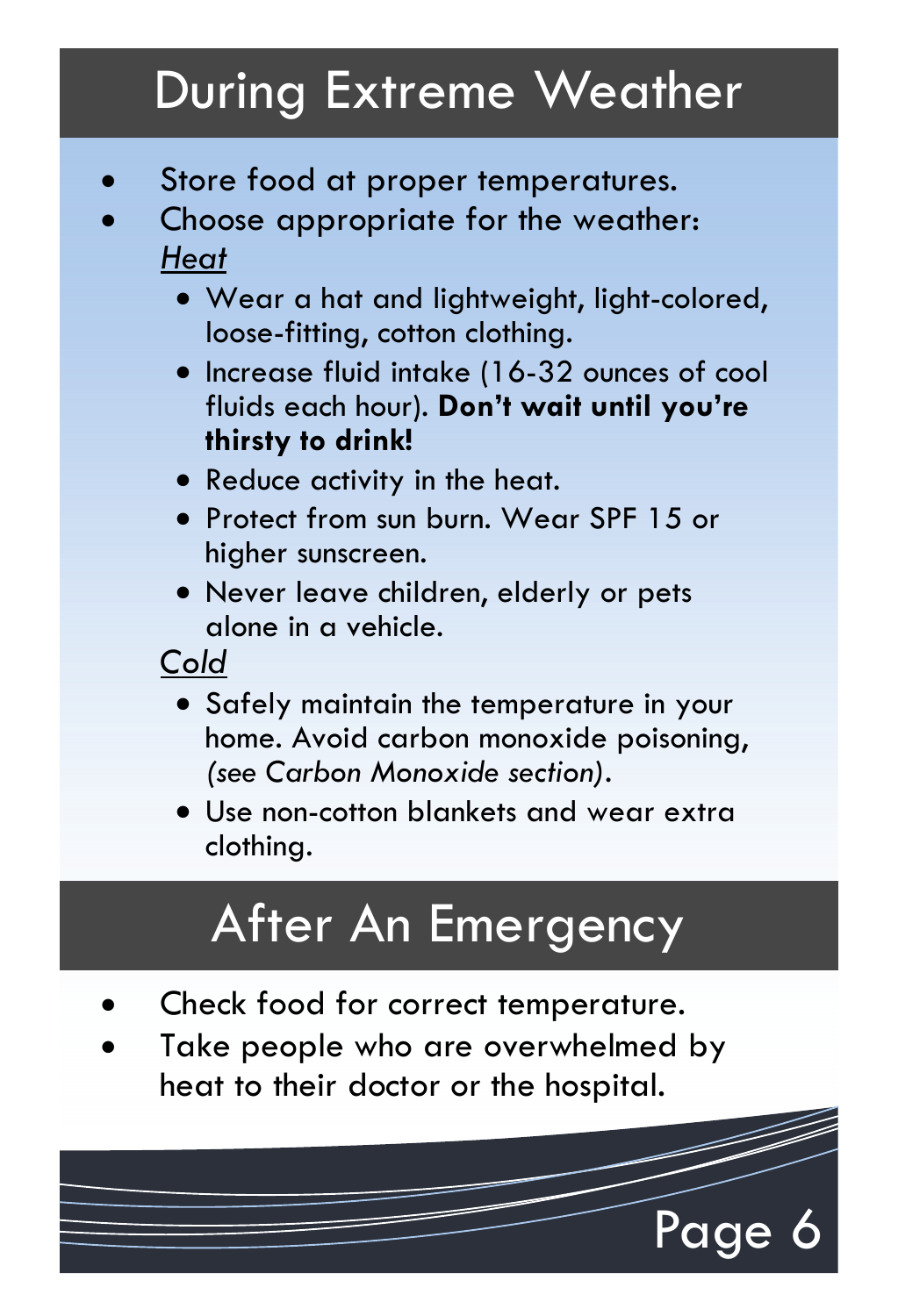## **FLOODING**



#### *Flooding can happen after heavy rains or winter thaws. Since 1950, there have been 31 floodrelated deaths in Utah. Most deaths have been due to flash floods. Floods have enough power to*

*change the course of rivers and destroy houses.* 

- x Know where floods are likely to occur in your area and know your escape routes.
- Store emergency food and water above anticipated flood levels.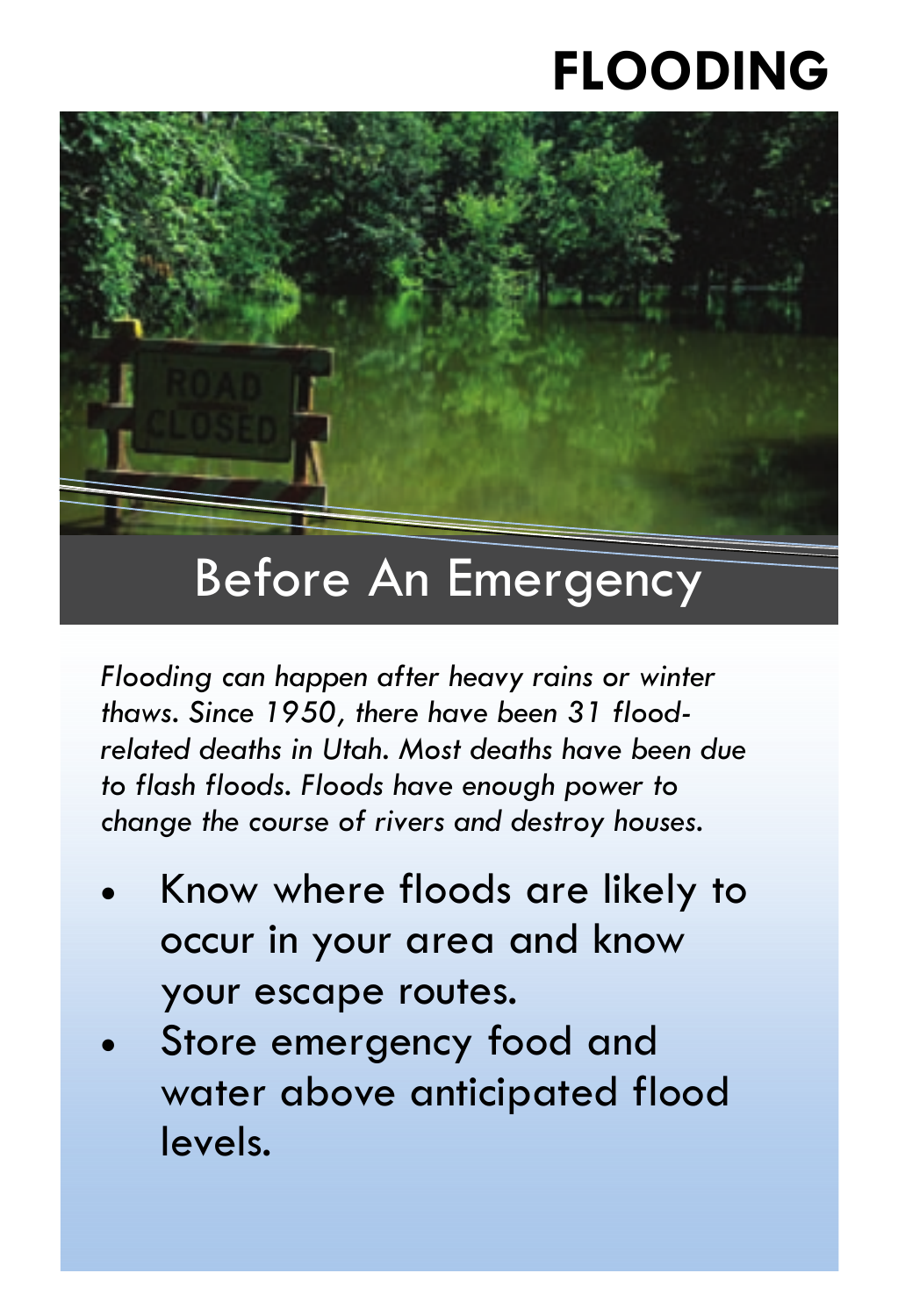## During a Flood

- x Avoid low lying areas and seek higher ground.
- Be aware of weather conditions and heed flood warnings immediately.
- Never attempt to walk, run or drive through flood water. If your vehicle stalls, leave it immediately and seek higher ground.

## After the Flood

- x Maintain good hygiene. Wash hands often with soap and clean water.
- x Keep food safe and assure proper disposal of human waste.
- If you have a well that has been flooded, it should be disinfected and tested after flood waters recede.
- When water recedes, there may be mold in homes. Check with the health department for specific clean up information.

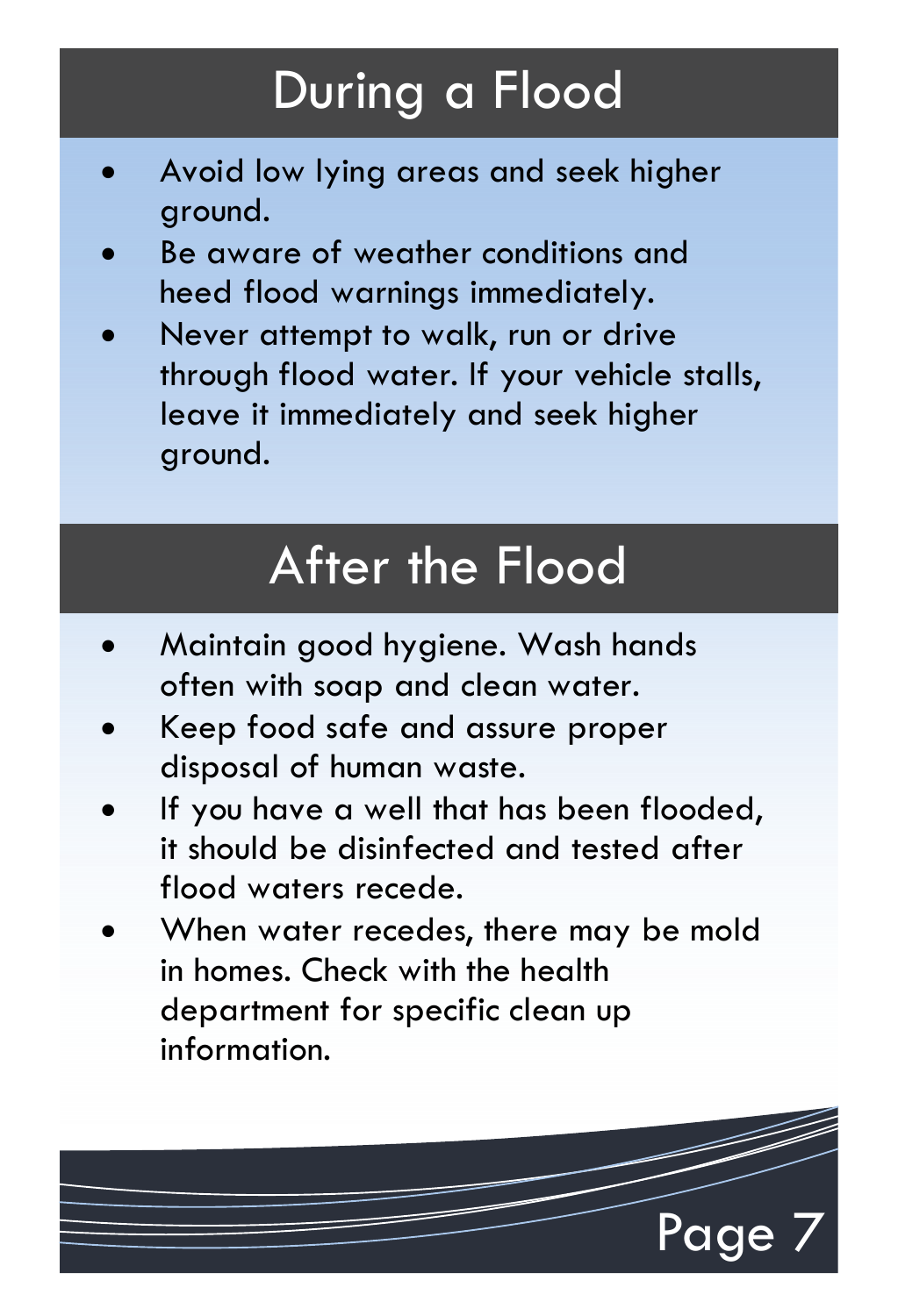# **HAZARDOUS MATERIALS**



#### Before An Emergency

*A chemical emergency occurs when a chemical has been released and has the potential for harming human health or the environment. Chemical releases can be unintentional such as an industrial accident; or intentional, such as a terrorist attack.* 

- x Know the chemical risks in your neighborhood.
- Know how to evacuate your home or shelter in place in case of an emergency.
- Use and dispose of household chemicals and pesticides properly.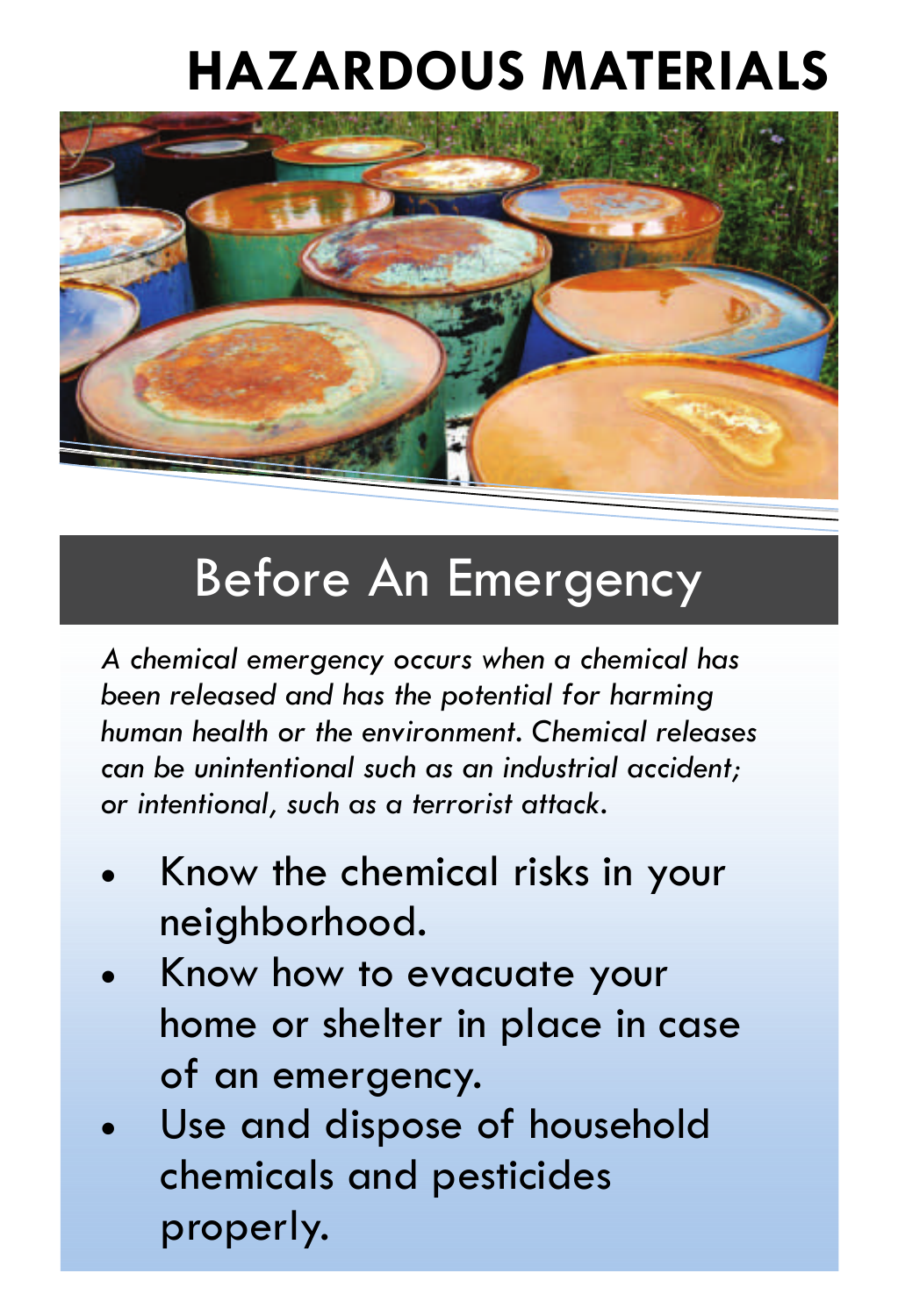## During a Chemical Emergency

- x Report significant or life threatening chemical spills by calling 9-1-1.
- Follow civil authorities direction when spills affect your neighborhood.

#### After the Chemical Emergency

Contact the health department if you have questions about clean up activities in your area.

*Report significant or life threatening chemical spills by calling* 

*9-1-1* 



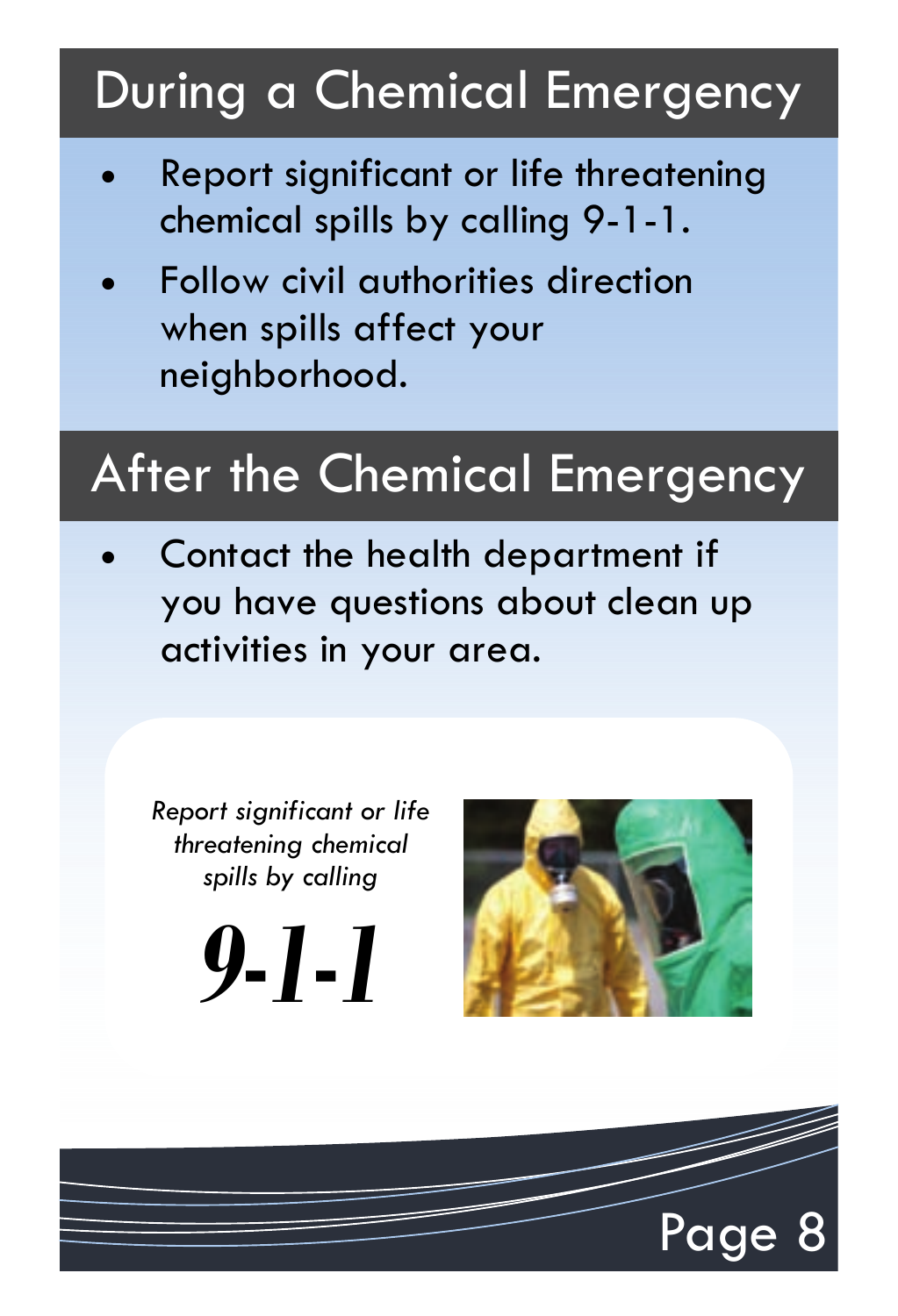## **DIRTY BOMB**



#### Before An Emergency

*A dirty bomb is an explosive attached to some form of radiation. It is not an atomic bomb. It is designed to spread radioactive contamination and fear. The major danger from a dirty bomb is from the explosives in it. However, radioactive dust can spread from the blast site so you should know how to protect yourself. Contamination from radioactive materials is not immediately life threatening.* 

- Understand that the major risk is from the initial blast.
- Have an evacuation plan.
- Know how to shelter in place.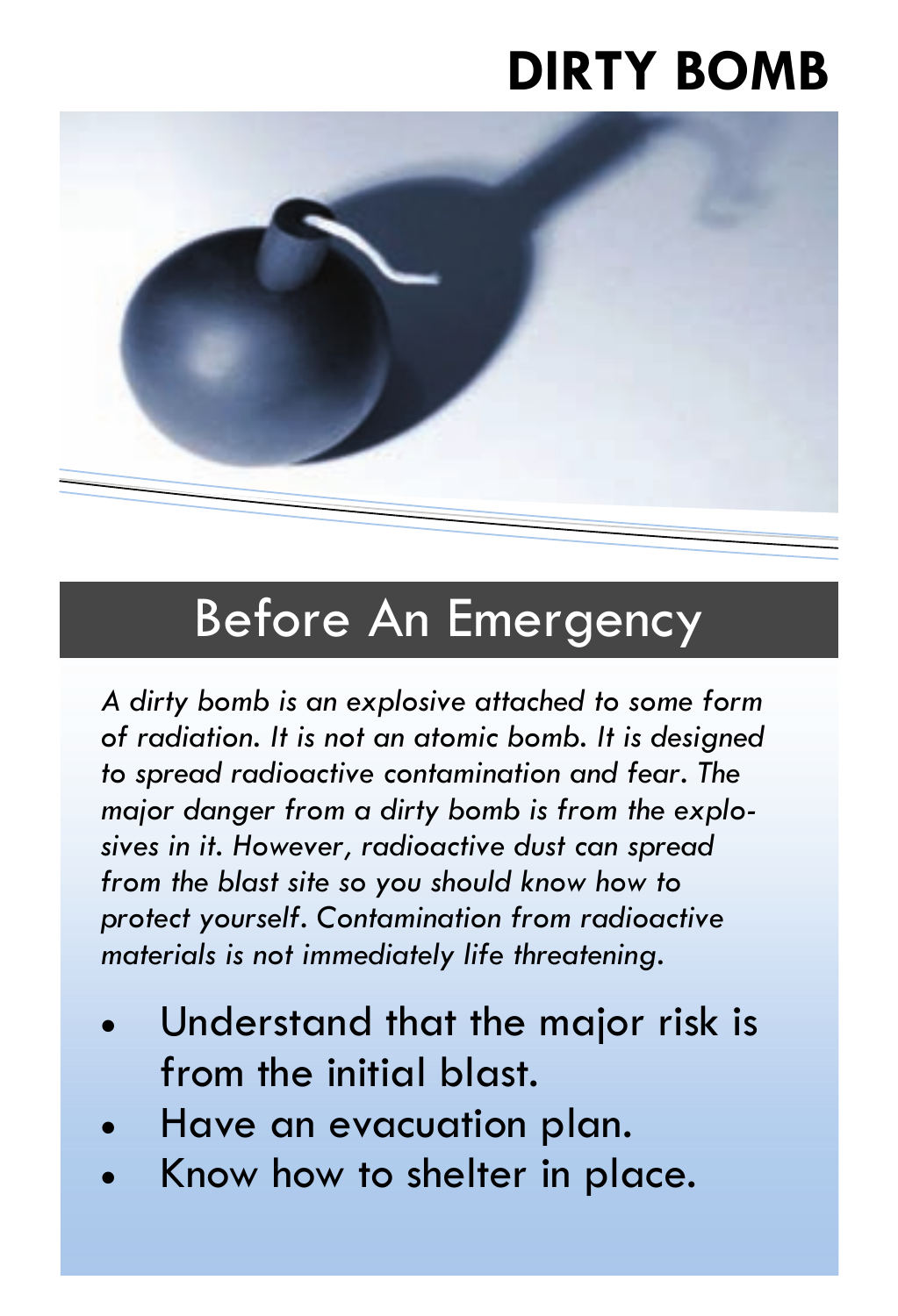#### During an Emergency

- Stay indoors if possible.
- Go to the hospital only if you are injured or sick.

#### After the Emergency

- x Wash your hands and face or take a shower if you were in the blast area.
- Eat or drink food or water only from clean, undamaged containers.
- Listen to the news media.
- x Avoid contaminated areas.



*Listen to the local radio and read local newspapers to find out what experts are recommending that you do in this type of emergency.*

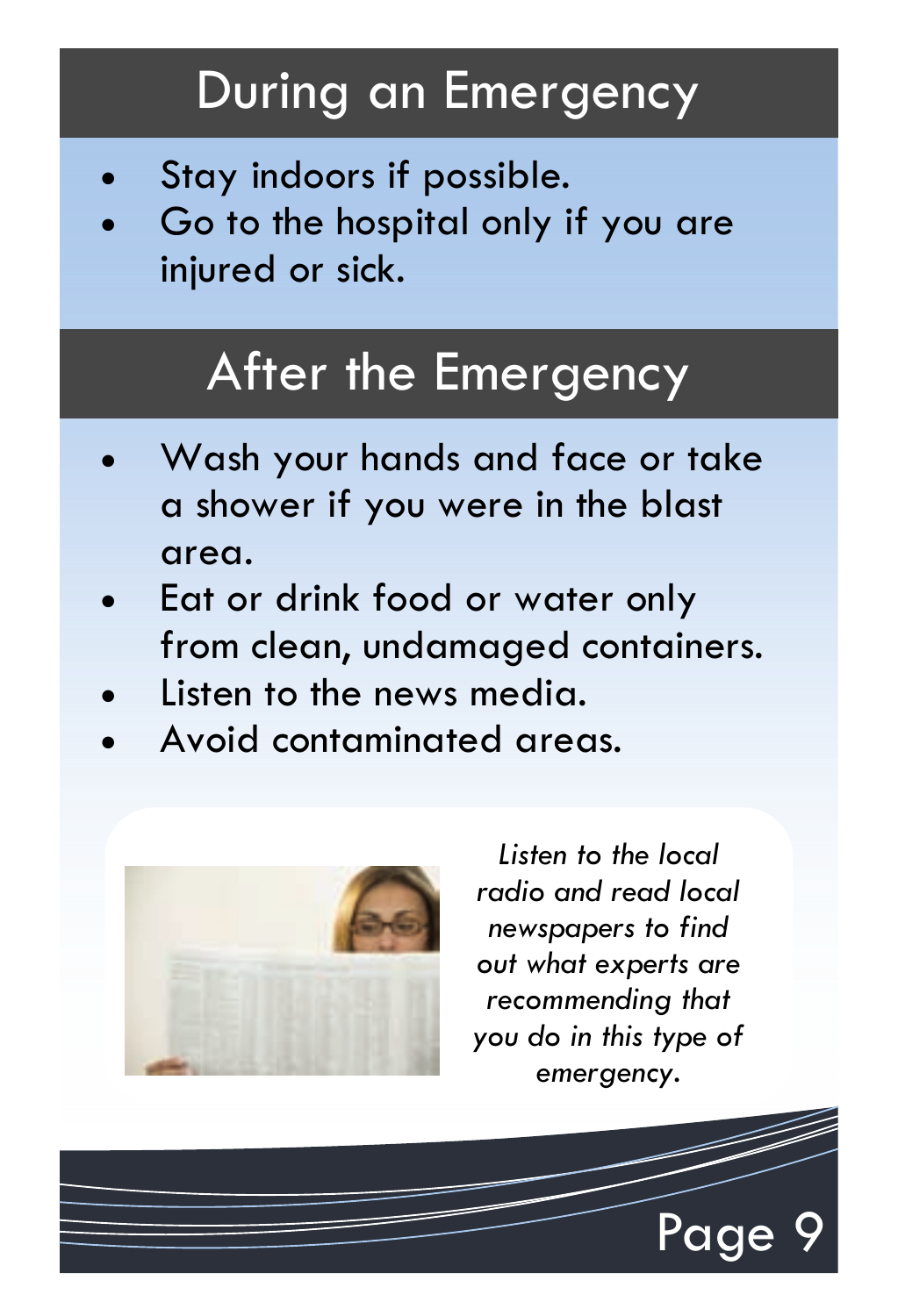# **CARBON MONOXIDE**



*Carbon Monoxide (CO) is an odorless, colorless gas that can cause illness and death.* 

#### Before An Emergency

*Carbon Monoxide is produced by burning any type of fuel (wood, propane, gasoline, diesel, natural gas, charcoal briquettes, kerosene, white gas). CO can build up in enclosed or partially enclosed spaces. People in these spaces can be poisoned and die from breathing CO.* 

#### **Know How to Recognize CO Poisoning**

- Symptoms of CO poisoning include: headache, dizziness, weakness, nausea, vomiting, chest pain and confusion.
- Some people who are poisoned with CO do not notice any symptoms.
- Have at least one working carbon monoxide detector in your home. Check the detector's batteries twice each year.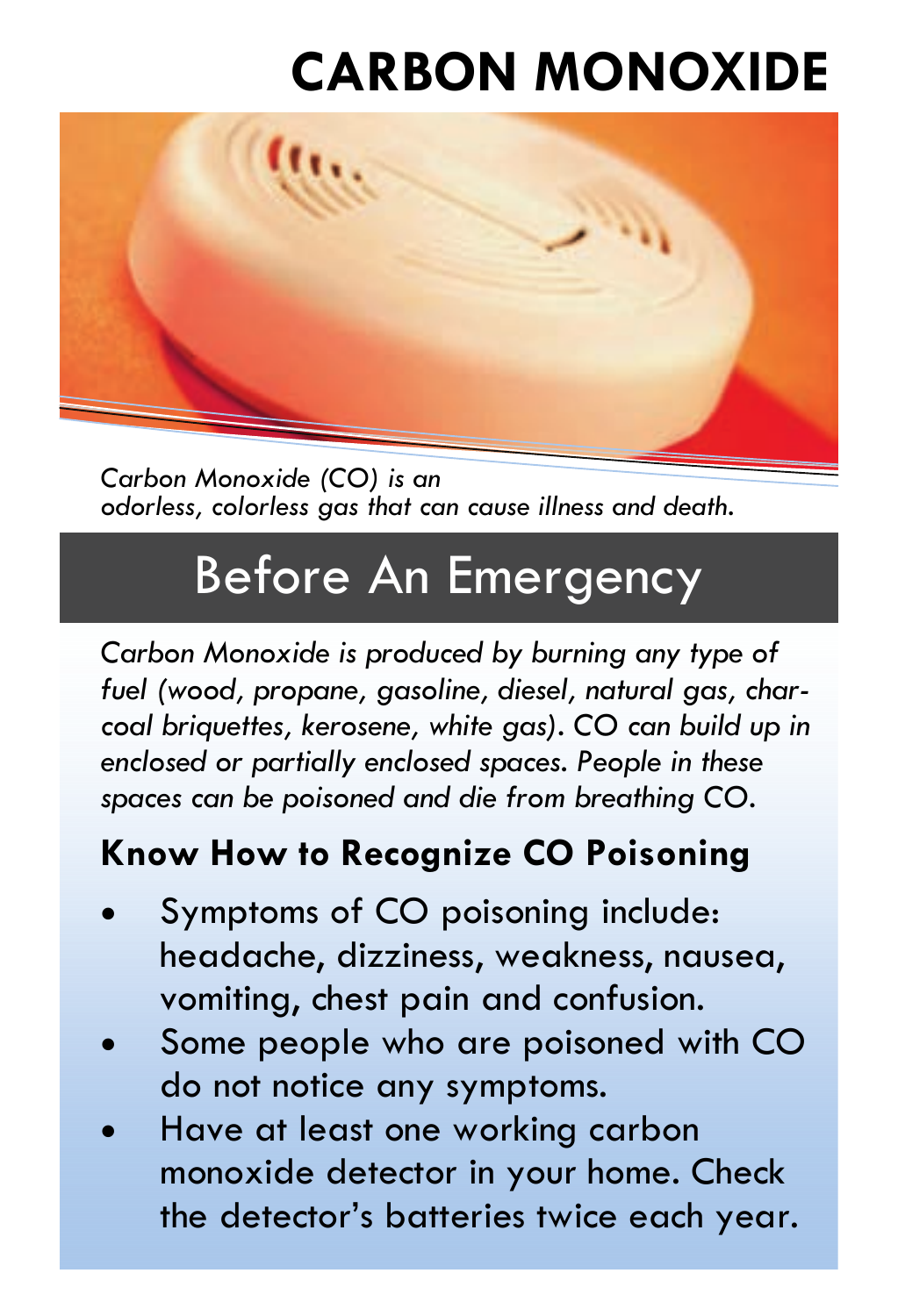## During & After An Emergency

- Gasoline-powered generators, camp stoves, non-electric heaters, charcoal grills and other fuel-powered devices should never be used inside a home, basement, garage or camper even if the doors or windows are open.
- Never run a gasoline-powered generator close to a home or basement window/door.
- Check your CO detector to make sure it is operational.
- Never use a gas range or oven to heat a home.
- Never leave the motor running in a vehicle parked in an enclosed or partially enclosed space, such as a garage.
- If conditions are too hot or too cold, seek shelter with friends or at a community shelter.
- If CO poisoning is suspected, seek medical care right away.

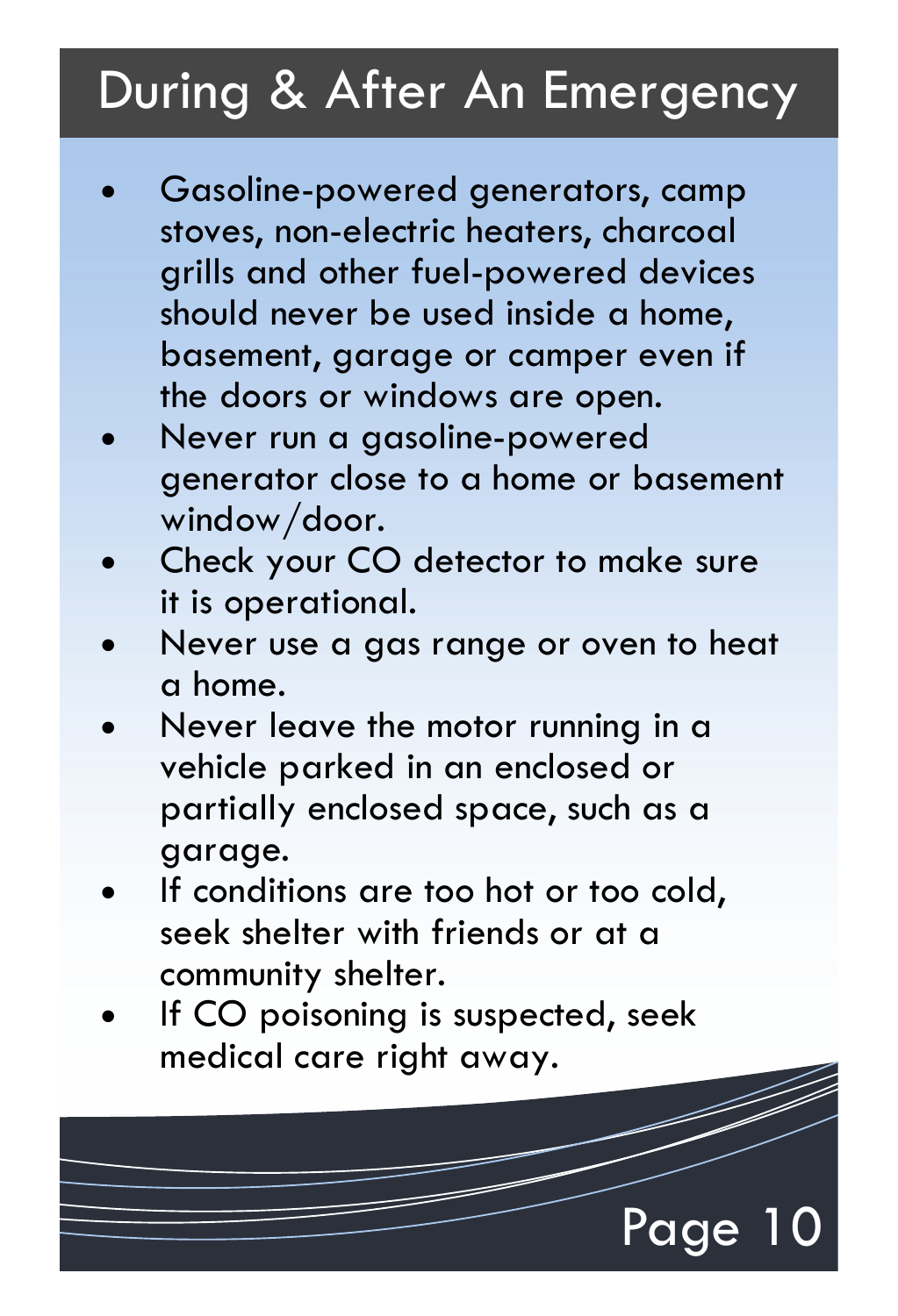## **DISEASE PREVENTION**



*Germs, such as cold or influenza viruses, are often spread when a person has physical contact with an ill person (shaking their hand, or being close by when they cough or sneeze).* 

## Did You Know...

*Germs can also be spread when a well person touches an object that was previously contaminated by an ill person, and then touches their eyes, nose or mouth.* 

- Some germs can live for 2 hours or more on hard surfaces like doorknobs, desks and tables.
- x A good disinfectant that can be used to kill germs on hard surfaces is a mixture of 1 part bleach in 10 parts water.
- Spray or wipe bleach disinfectant on surfaces and then allow to air dry.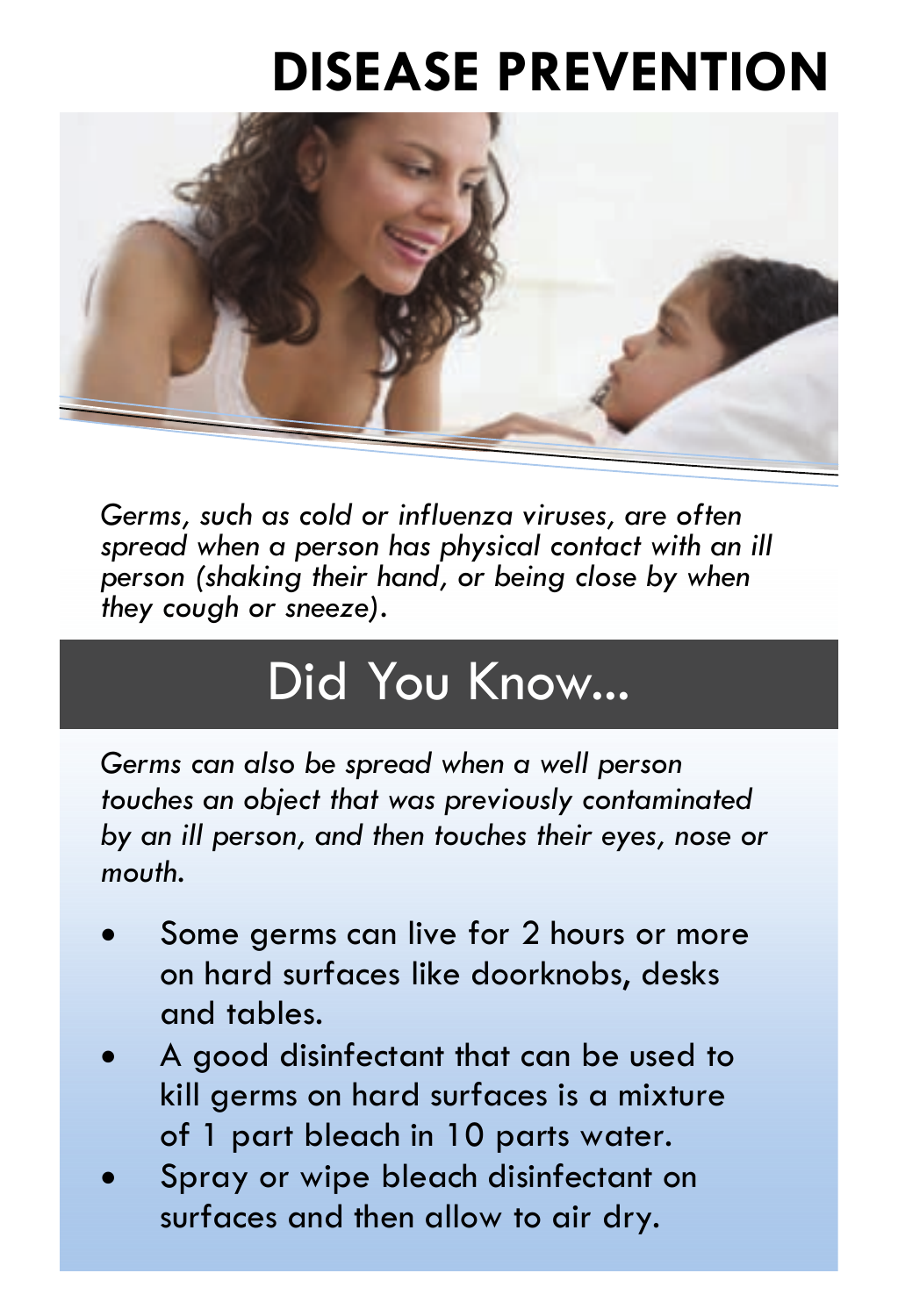x **DO NOT drink or use bleach solution to clean your hands, feet, mouth or other body parts.** This can cause serious chemical burns. Bleach should always be kept away from children.

## When You Are Sick

- Stay home, get plenty of rest and check with a health care provider as needed.
- x Keep your distance from others to protect them from getting sick.
- Cover your mouth and nose with a tissue when you cough or sneeze.
- If you don't have a tissue, cough or sneeze into your upper sleeve, not your hands.
- Wash your hands after coughing or sneezing. Wash with soap and water or with alcohol-based hand cleaner.

#### *Common Symptoms of Influenza Include:*

• Cough

**Core Throat** 

- **O** Fever  $\bullet$  Chills
- x Headache
- Runny or Stuffy Nose
- Muscle Aches Extreme Tiredness
- **Nausea, Vomiting and Diarrhea**

Page 11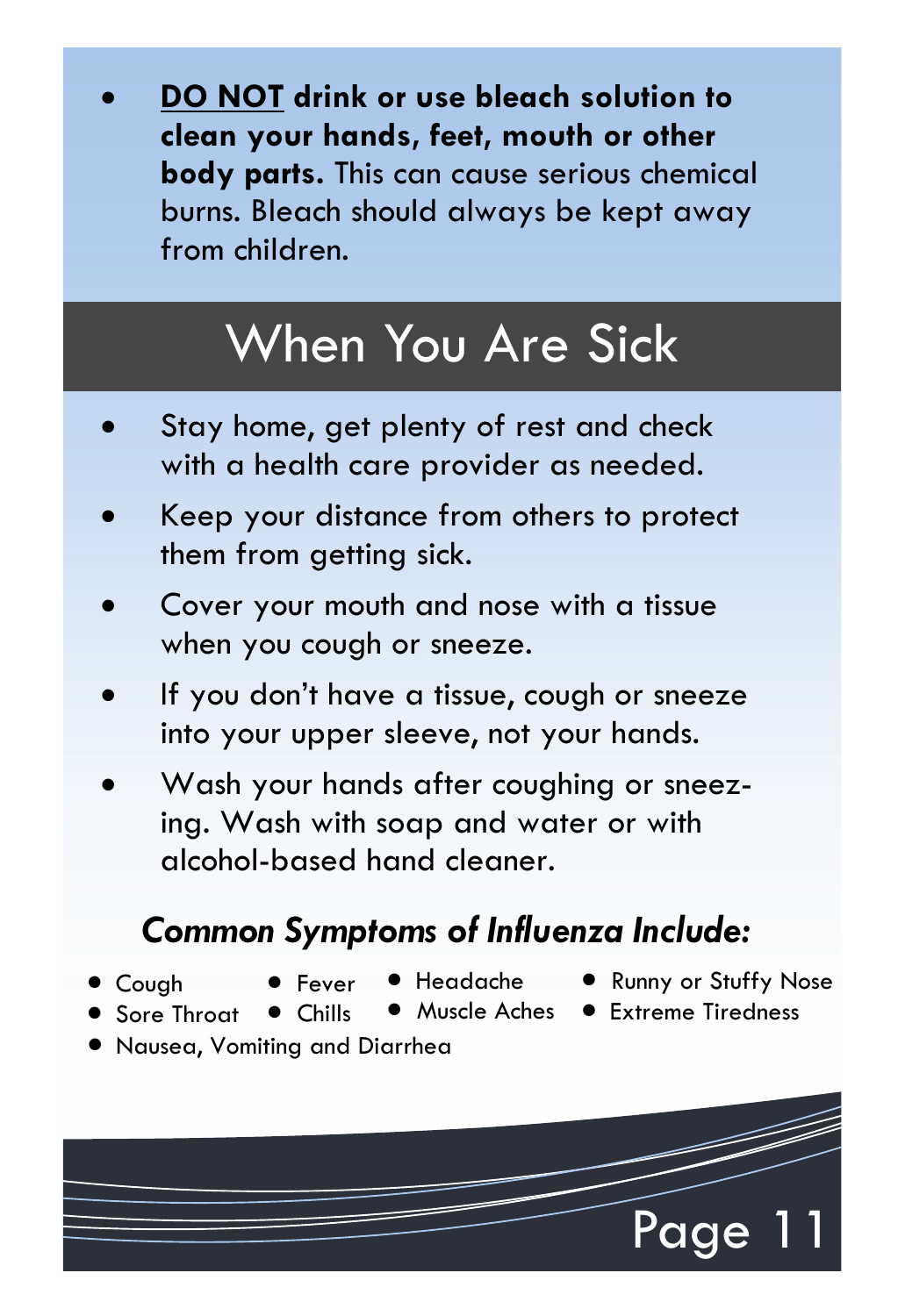#### **EMERGENCY TOILETS & SEWAGE DISPOSAL**



*In extreme emergencies, there may be no water pressure to run your toilet, or the sewage system may not work. During these times, it may be necessary to use a temporary toilet to collect human waste.* 

## Prepare Yourself Now

*Store a supply of heavy-duty plastic bags, twist ties and toilet paper for emergency conditions and a designated 5-gallon bucket with a lid.* 

*Emergency Toilets Five-gallon bucket for outside use*

- Locate the toilet at least 100 feet away from food preparation, eating areas, water sources or campsites.
- Line the inside of a  $5$ -gallon pail or other sturdy container with two heavy-duty plastic bags.
- Place kitty litter or sawdust into the bottom of the bags.
- Keep bucket covered when toilet is not in use to keep out insects and other pests.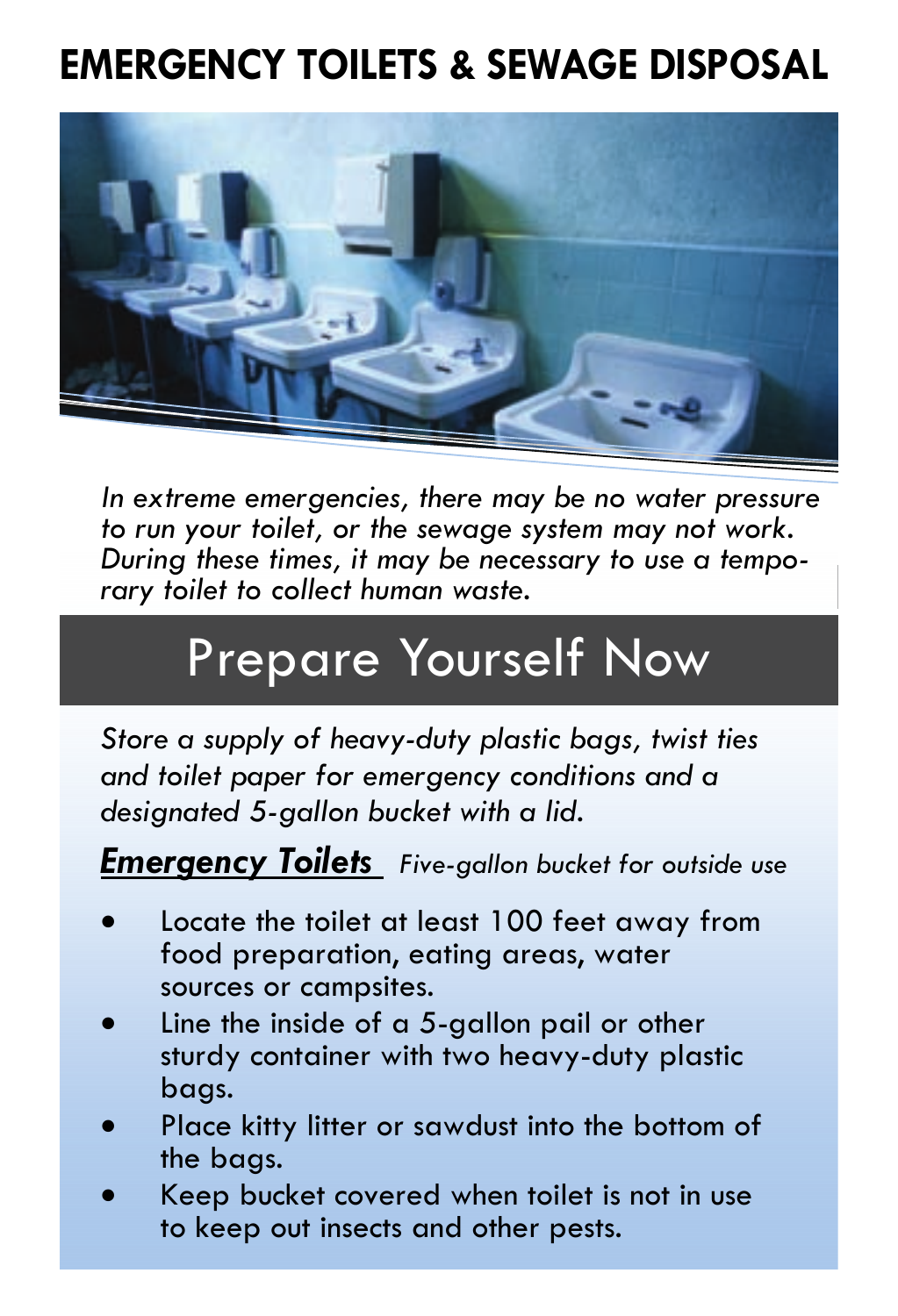*If there is no water pressure inside of your house, a regular toilet can be used in the same manner and may be less stressful for some people.* 

- Flush the toilet to make sure the toilet water tank is empty.
- Remove all of the toilet bowl water and line the toilet bowl with two heavy-duty plastic bags.
- x Replace the plastic bags on a daily basis, or more often if needed.
- When the water is back on, do not flush the toilet until the bags are removed.

*Never attempt to flush plastic bags down the toilet.* 

The bagged waste should be securely tied and placed in a protected container for temporary storage until the waste can properly be disposed of.

*Always wash your hands with soap and water or alcohol based hand sanitizer after using the bathroom or handling human waste.* 



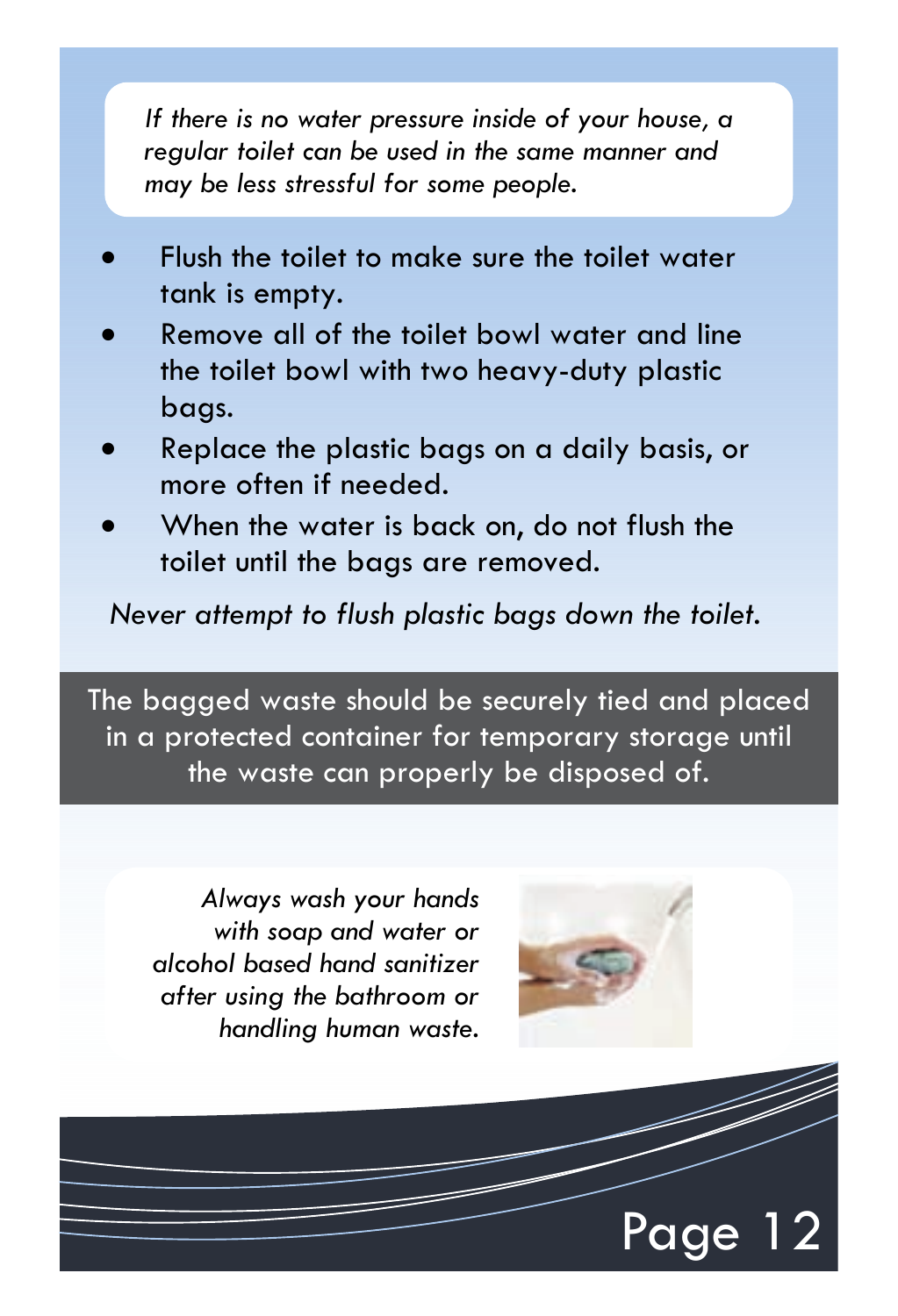## **EMERGENCY WATER**



*Store emergency water correctly. Be prepared and consider these steps:* 

- Use clean, sturdy, food-grade plastic containers. Store containers in a cool place and out of sunlight.
- x Water to be stored should come from an approved public drinking water system with chlorine residual.
- Store at least a 2-week supply, 2 gallons per day per person (this would be 28 gallons per person for 2 weeks).
- Properly stored water should not need replacement unless it becomes contaminated in some way or the container begins to leak.
- Keep standing water away from wells to prevent contamination. Wells and springs should be sealed and protected from surface water.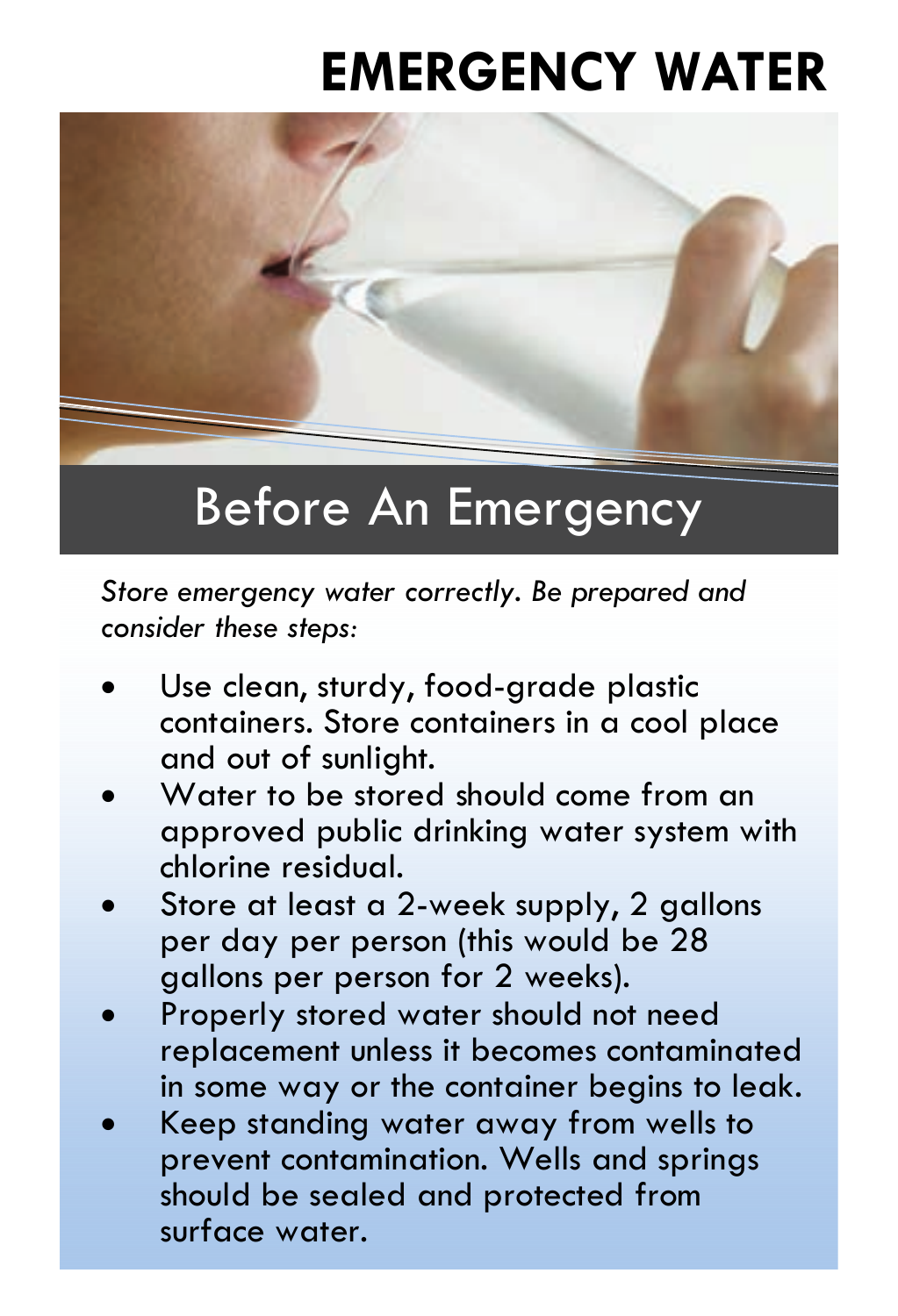## During and After an Emergency

#### *Drink, wash and cook only with safe, clean water.*

- Use only clean containers for transporting water and use separate water containers for hand washing, cooking, and drinking.
- If you think your drinking water is contaminated, then disinfect it using one of the following methods:
	- **Boiling** Heat the water to a rolling boil for one full minute.
	- x *Laundry Bleach* "Regular" bleach, **(not the scented versions)** may be used to disinfect water in accordance with the following table:

| <b>Amount of Bleach Needed to Purify Water</b> |                        |                        |  |
|------------------------------------------------|------------------------|------------------------|--|
| <b>Quantity of</b><br><b>Water</b>             | <b>Clear Water</b>     | Cloudy<br><b>Water</b> |  |
| quart                                          | 2 drops                | 4 drops                |  |
| gallon                                         | 8 drops                | 16 drops               |  |
| 5 gallons                                      | $\frac{1}{2}$ teaspoon | teaspoon               |  |
| 50 gallons                                     | $\frac{1}{2}$ ounce    | ounce                  |  |

After the bleach solution is mixed, it should sit undisturbed for 30 minutes before being used.

*Other safe sources of water in the home include: water from the water heater, ice cubes, canned fruit, vegetable juice and other canned goods.* 

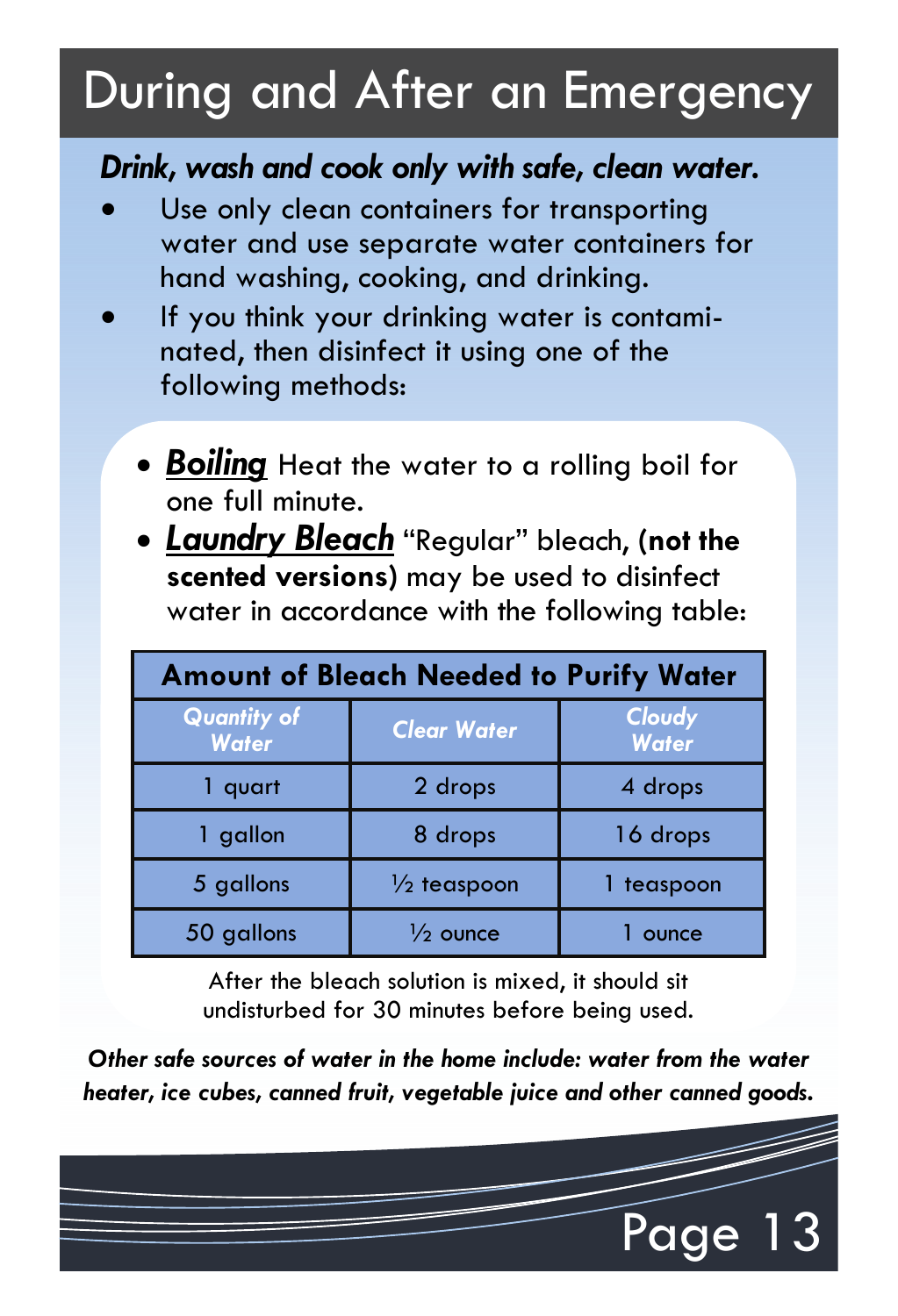## **FOOD SAFETY**



*Food that is high in proteins and moisture (meats, dairy, eggs, casseroles, gravy, etc.) must be kept at safe temperatures. When disasters strike, electricity may go out and appliances won't operate.* 

## Before An Emergency

- Store food that has a long storage life and requires little or no cooking, water or refrigeration.
- x Keep some ice packs or a block of ice stored in your freezer and keep camp coolers on hand.
- Store food properly, a cool (40-60 F), dry place, free from rodents and insects, at least 6 inches off the floor.
- x Purchase a food thermometer. Hot foods should stay hotter than 140 F and cold foods should be kept below 40 F.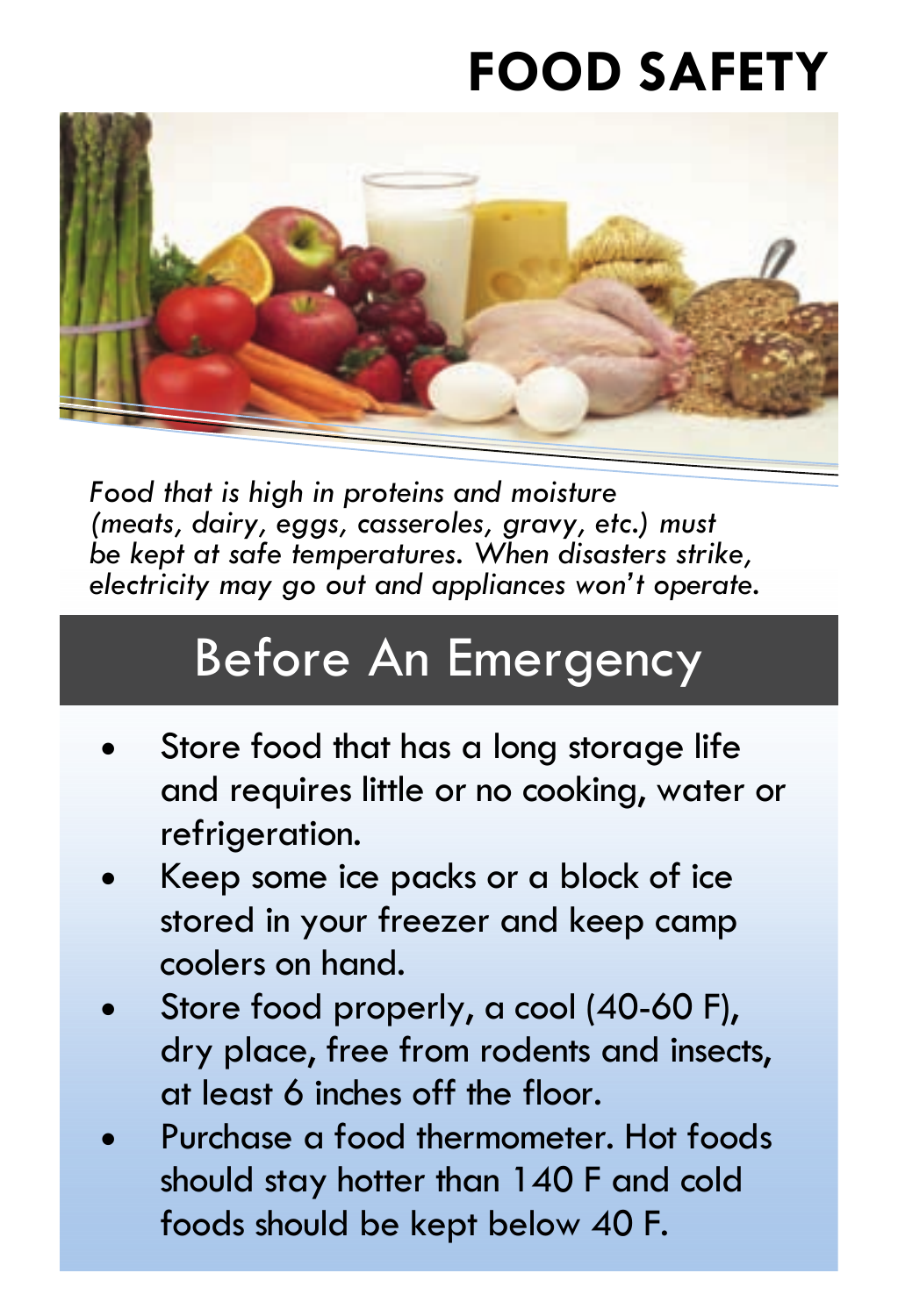#### During an Emergency

- Ensure that all food is stored at a safe temperature.
- Wash your hands with soap and water before preparing or serving food.
- When the power is out, try to keep appliance doors closed as much as possible. This will retain the cold temperature in the fridge and freezer for a longer period of time.

#### After an Emergency

- Perishable foods that still contain ice crystals may be refrozen or used.
- Perishable food that has been at an unsafe temperature for more than two hours should be discarded. "When in doubt, throw it out."

*Keep hot food at temperatures above 140 degrees Fahrenheit. Cold foods should be kept below 40 degrees Fahrenheit.* 

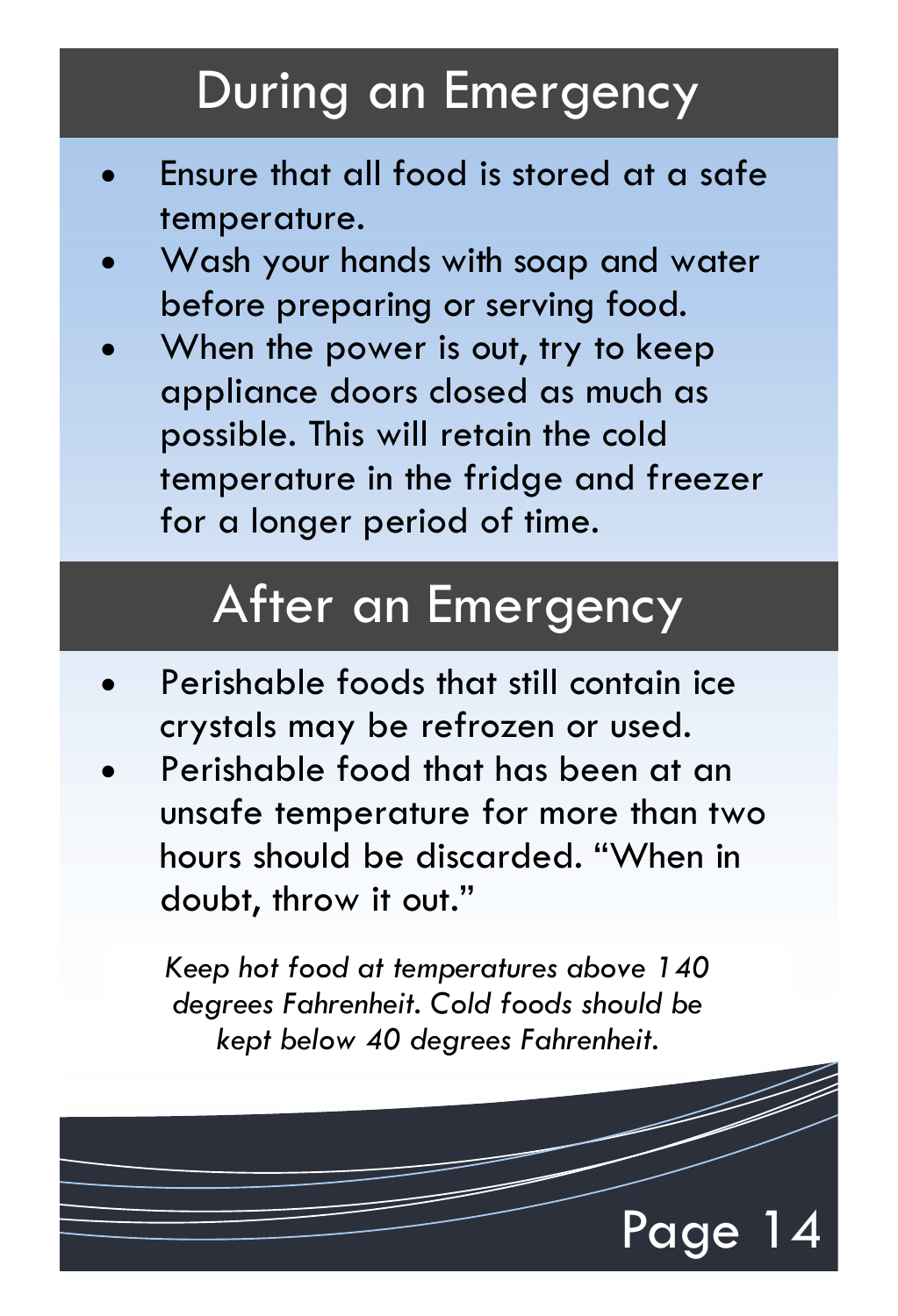## **HANDWASHING**



*One of the best things you can do to prevent the spread of disease during emergencies or at any time is to wash your hands regularly.* 

# When To Wash Your Hands

- Before preparing or eating food.
- x After using the bathroom.
- After changing diapers or cleaning a child who has used the bathroom.
- Before and after attending to those who are sick.
- x After handling human, animal or other wastes or garbage.
- After blowing your nose, coughing or sneezing.
- Before and after treating wounds.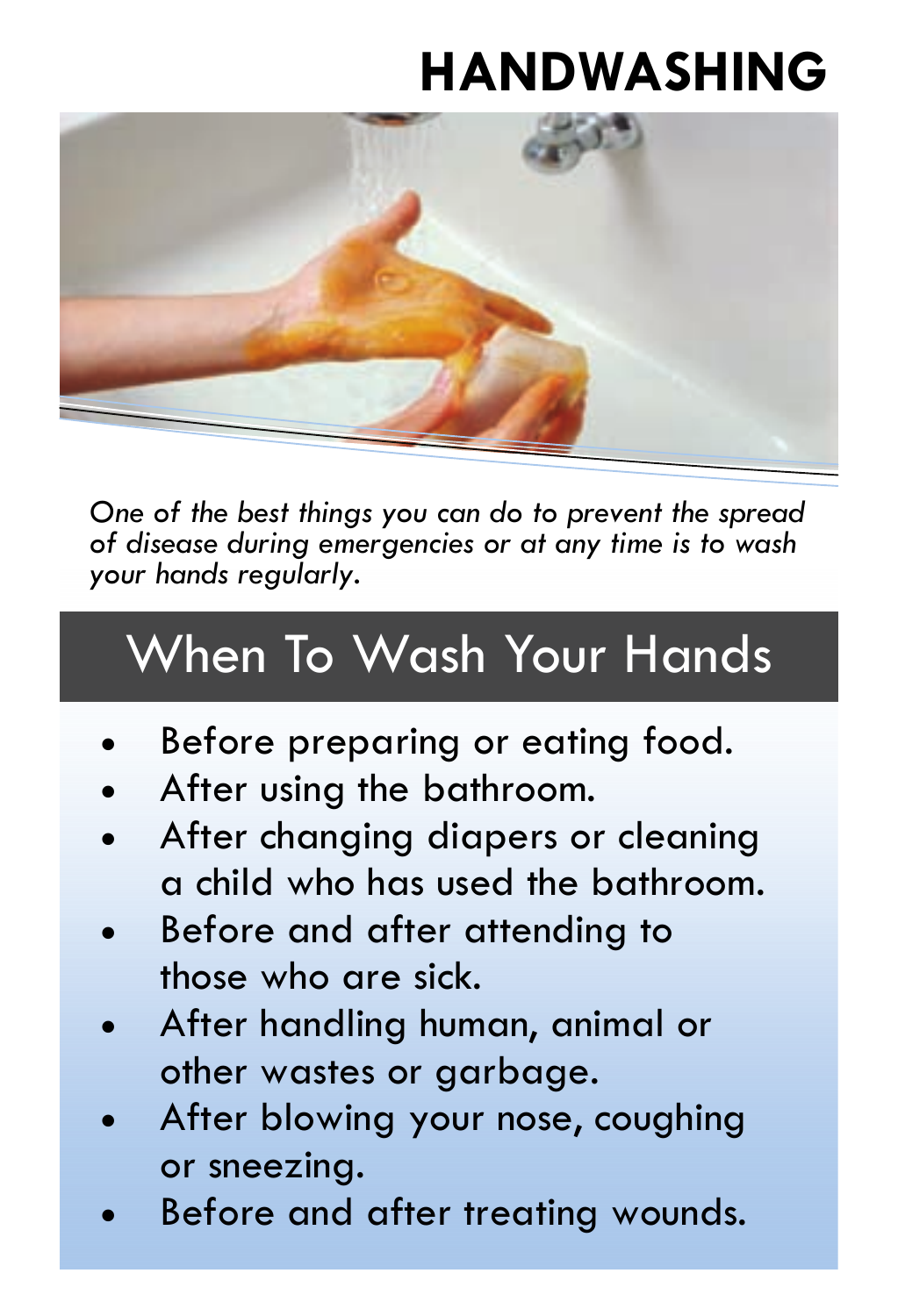#### How To Wash Your Hands

- Wet hands with clean running water. Use warm water if it is available.
- Apply soap and scrub all surfaces.
- Scrub for at least 20 seconds.
- Rinse well.
- Dry with clean paper towel or air dry.
- Use a paper towel to turn off the faucet and open the door.

*If soap and water are not available, use alcoholbased hand sanitizer. Apply product generously to hands and rub over all surfaces of hands and fingers until hands are dry.* 



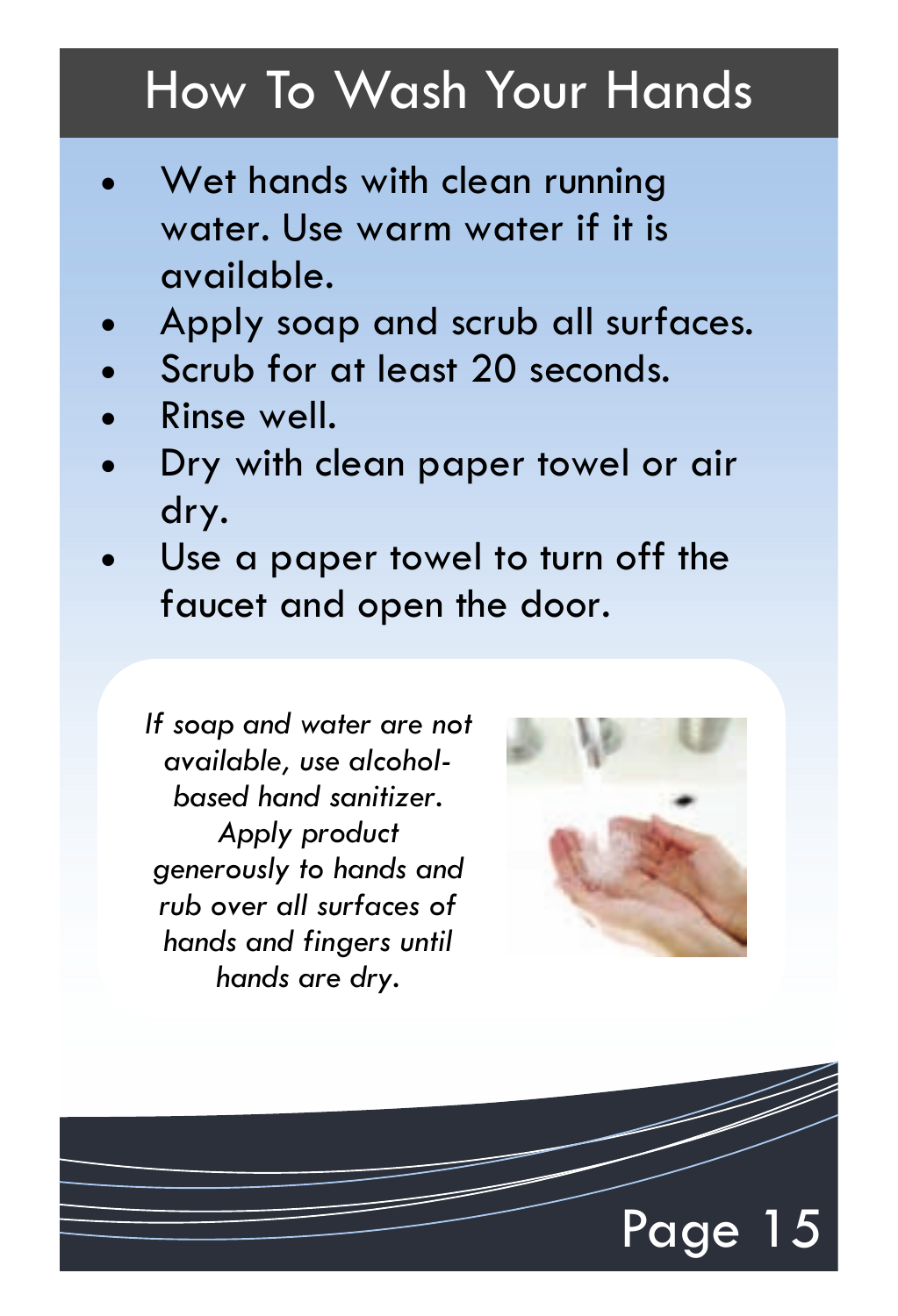## **INFANT CARE**



*Breastfeeding is the ideal way to feed a baby in any situation, but especially in an emergency. It provides the best nutrition, antibodies to prevent disease and simplifies sanitation, (no bottles to wash or worries about clean water). It can comfort both mom and baby in a stressful situation, and make the baby feel more secure.* 

#### Before An Emergency

- Breastfeed your baby daily to maintain your milk supply.
- Maintain at least a 2-week supply of diapers, wipes, blankets and other baby needs.
- Store a two-week supply of the foods you normally feed your baby.
- Have a 7-day supply of clean water and formula in the event that you need formula to feed your baby.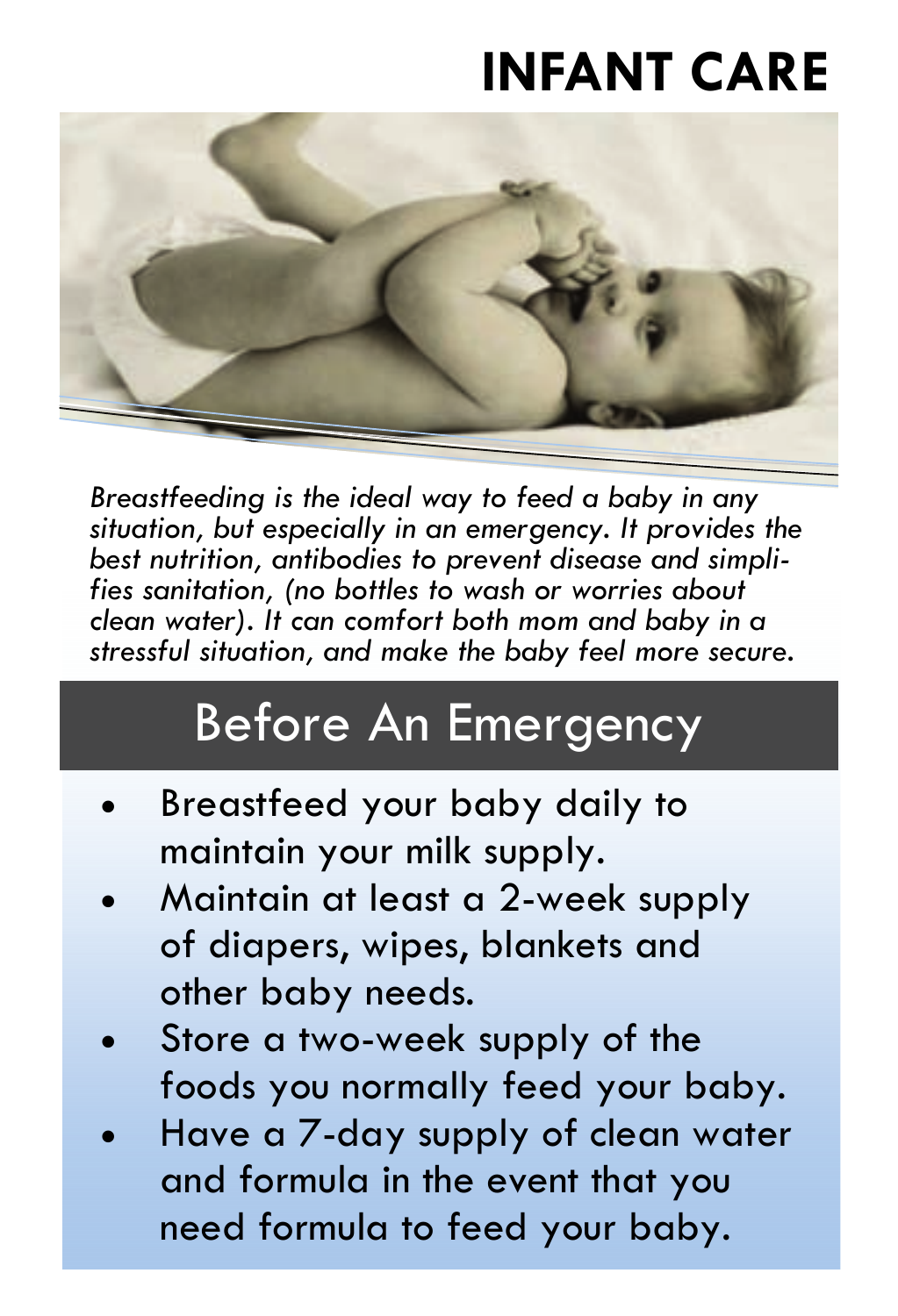### During An Emergency

- Be sure you and your baby stay together. Do not let anyone separate you.
- Look for other mothers or for breastfeeding experts for help if needed.
- You may be able to produce breast milk again if you have recently stopped.
- Check at the shelter or with the health department for available resources.

#### After An Emergency

Continue to breastfeed your baby for optimal nutrition, comfort and good health.

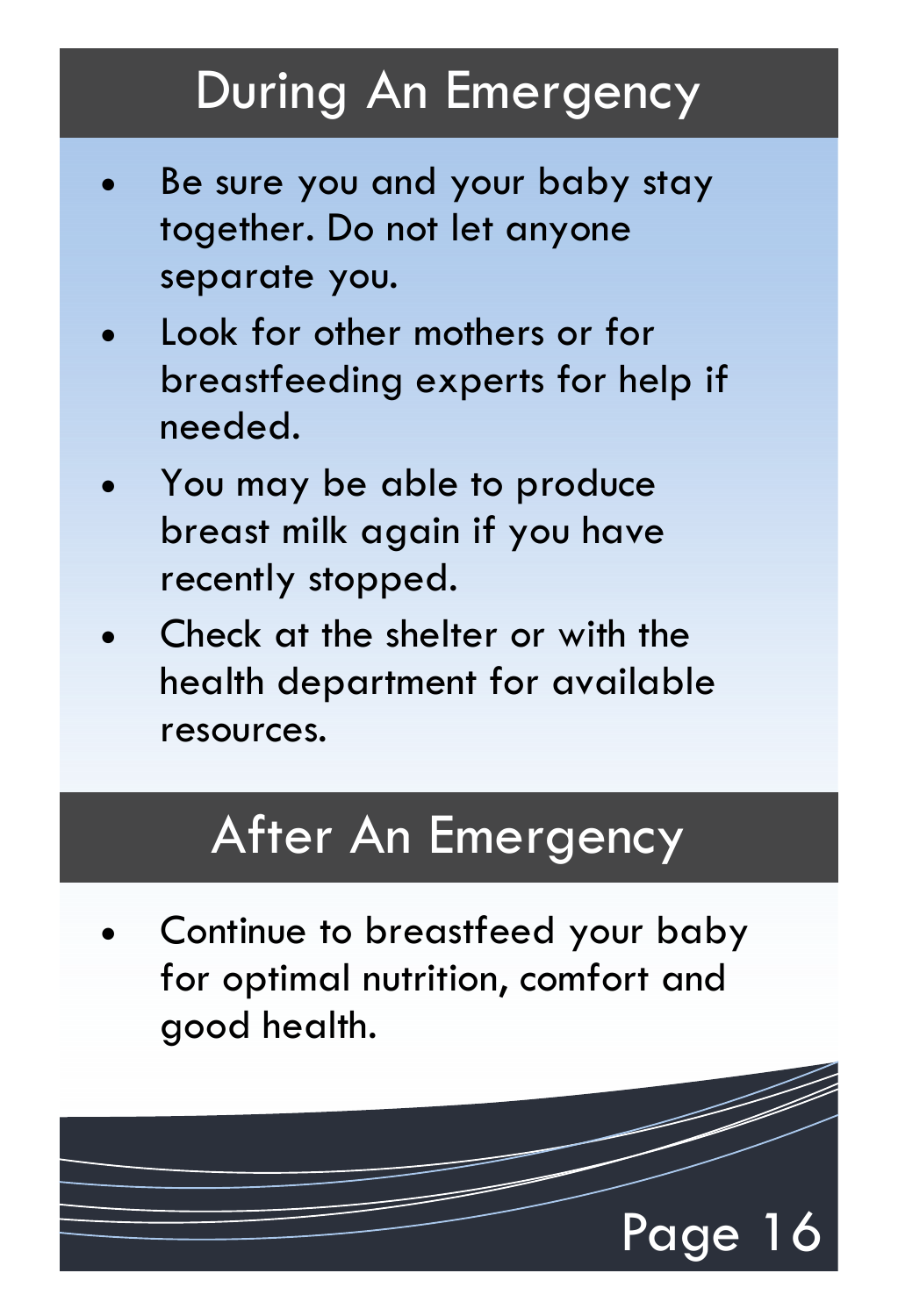## **SHELTER IN PLACE OR EVACUATE**



*Some disasters/emergencies are best dealt with by remaining inside the building where you are at the time that the emergency happens. Depending on the type of emergency and instructions from public authorities, consider doing the following:* 

- Quickly bring family and pets inside.
- x Close and lock all doors and windows to the outside.
- Turn off heating & air conditioning systems.
- Close all fireplace dampers and any other place that air can come in from outside.
- Go to an above ground room with the fewest windows and doors.
- Turn on the radio. Keep a telephone close at hand, but do not use it unless there is a serious emergency.
- x Remain inside until you are told by authorities that it is safe to leave.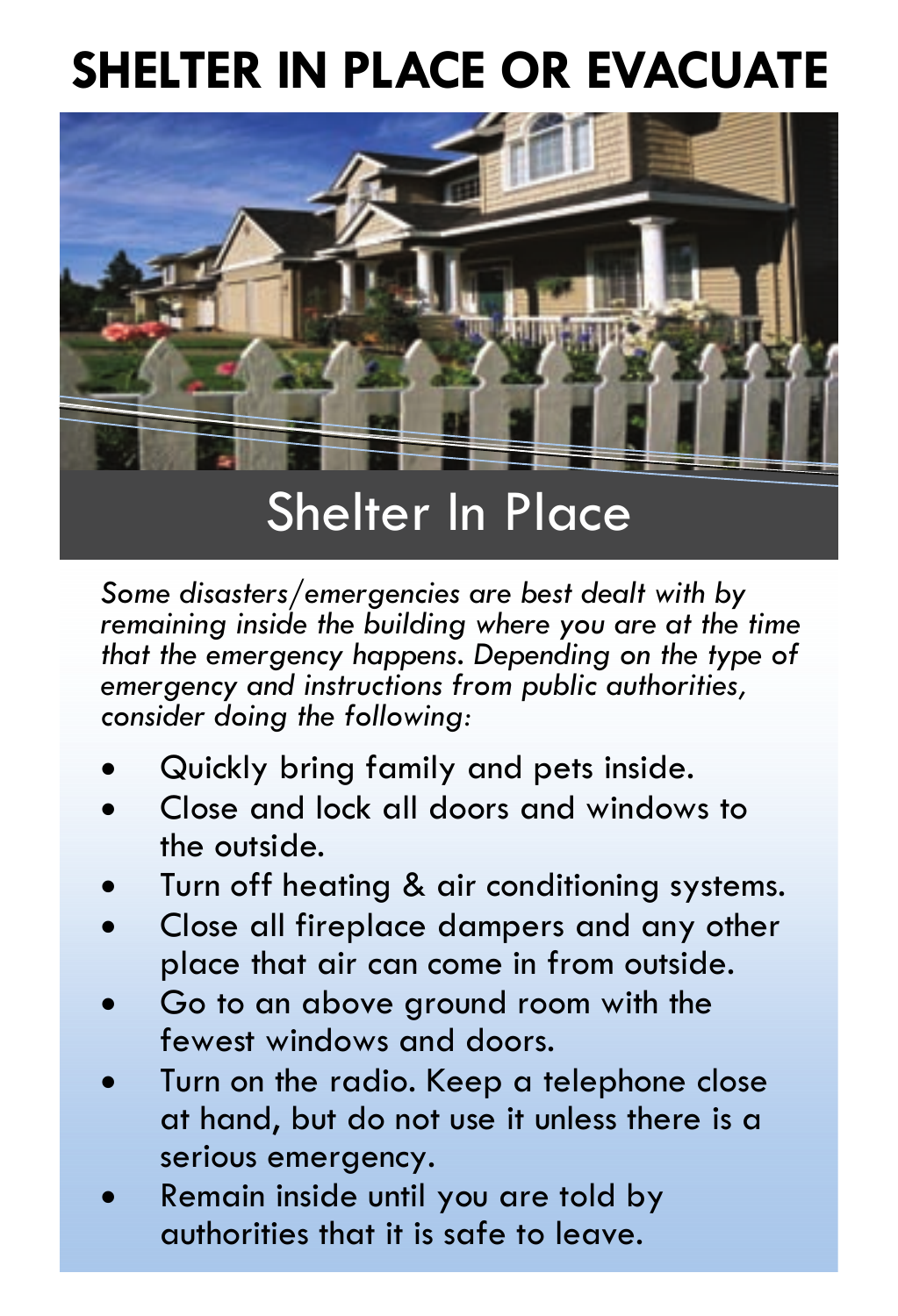#### Evacuation

*Some kinds of emergencies may make staying put dangerous. In such cases, it may be safer for you to leave the immediate area.* 

- Listen to your radio or television broadcast instructions about evacuation orders for your area.
- If you are told to evacuate, bring your 72-hour kit and any needed medications.
- x Turn off lights **(do not turn off your refrigerator or freezer)** and close and lock your windows and doors.
- Check on neighbors to make sure they have been notified.
- Take only one car to the evacuation site and close your car windows and air vents. Turn off the car heater or air conditioner.
- Do not try to pick your children up at school unless instructed to do so.